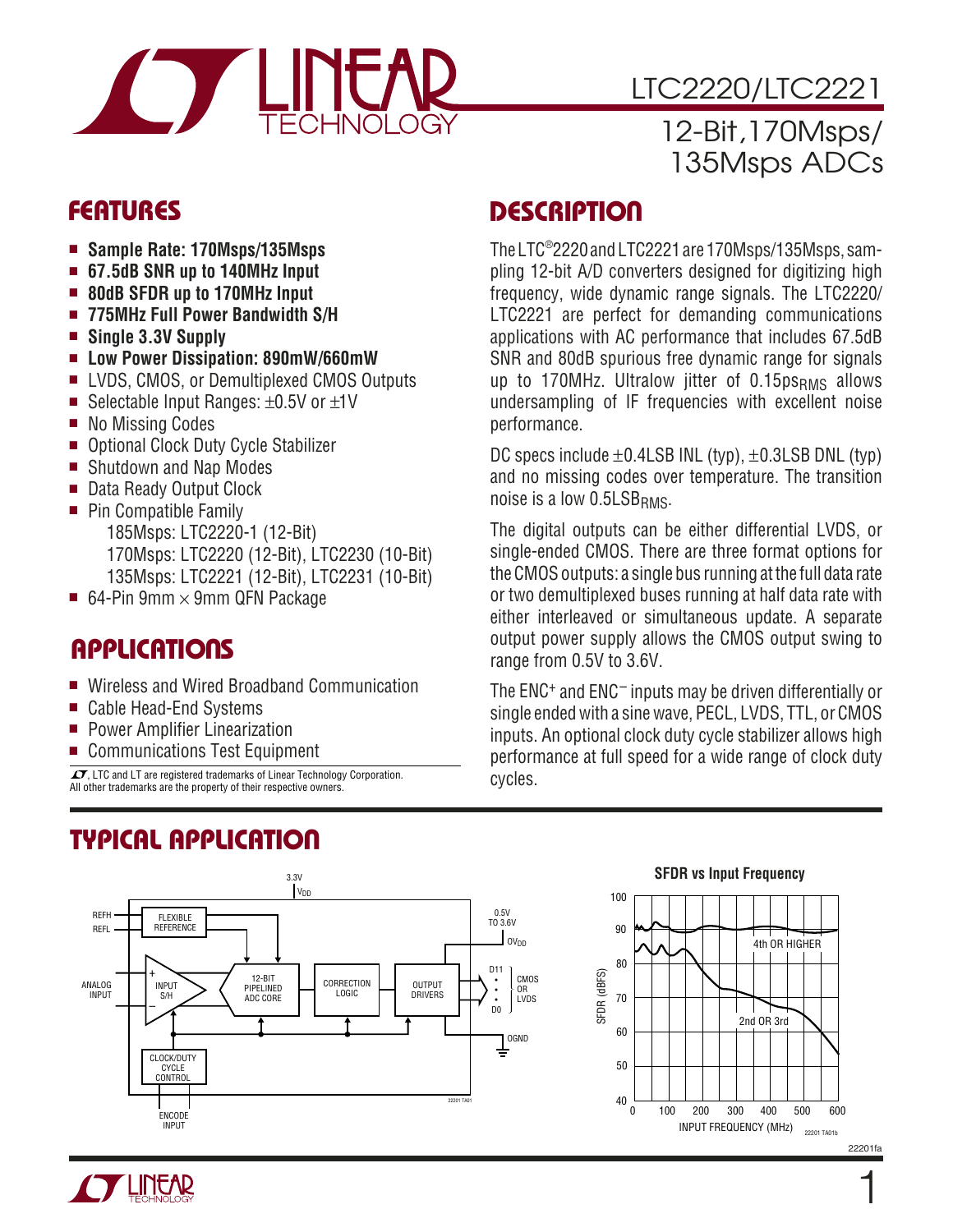$OV_{DD} = V_{DD}$  (Notes 1, 2)

| Digital Output Ground Voltage (OGND)  -0.3V to 1V                 |  |
|-------------------------------------------------------------------|--|
| Analog Input Voltage (Note 3) $-0.3V$ to (V <sub>DD</sub> + 0.3V) |  |
|                                                                   |  |
|                                                                   |  |
|                                                                   |  |
| <b>Operating Temperature Range</b>                                |  |
|                                                                   |  |
| LTC2220I, LTC2221I -40°C to 85°C                                  |  |
| Storage Temperature Range -65°C to 125°C                          |  |

# **ABSOLUTE MAXIMUM RATINGS PACKAGE/ORDER INFORMATION**



Consult LTC Marketing for parts specified with wider operating temperature ranges. The temperature grade is identified by a label on the shipping container.

**CO VERTER CHARACTERISTICS U The** ● **denotes the specifications which apply over the full operating temperature range, otherwise specifications are at**  $T_A = 25^{\circ}C$ **. (Note 4)** 

|                                      |                                    |           |        | <b>LTC2220</b> |            |        | <b>LTC2221</b> |            |               |
|--------------------------------------|------------------------------------|-----------|--------|----------------|------------|--------|----------------|------------|---------------|
| <b>PARAMETER</b>                     | <b>CONDITIONS</b>                  |           | MIN    | <b>TYP</b>     | <b>MAX</b> | MIN    | <b>TYP</b>     | <b>MAX</b> | <b>UNITS</b>  |
| <b>Resolution (No Missing Codes)</b> |                                    | $\bullet$ | 12     |                |            | 12     |                |            | <b>Bits</b>   |
| <b>Integral Linearity Error</b>      | Differential Analog Input (Note 5) |           | $-1.5$ | ±0.4           | 1.5        | $-1$   | ±0.4           |            | <b>LSB</b>    |
| <b>Differential Linearity Error</b>  | Differential Analog Input          | $\bullet$ | -1     | $\pm 0.3$      |            | $-1$   | ±0.2           |            | <b>LSB</b>    |
| <b>Integral Linearity Error</b>      | Single-Ended Analog Input (Note 5) |           |        | $\pm 1$        |            |        | ±1             |            | <b>LSB</b>    |
| <b>Differential Linearity Error</b>  | Single-Ended Analog Input          |           |        | $\pm 0.3$      |            |        | ±0.2           |            | <b>LSB</b>    |
| Offset Error                         | (Note 6)                           | $\bullet$ | $-35$  | $\pm 3$        | 35         | $-35$  | $\pm 3$        | 35         | mV            |
| Gain Error                           | <b>External Reference</b>          |           | $-2.5$ | ±0.5           | 2.5        | $-2.5$ | $\pm 0.5$      | 2.5        | %FS           |
| Offset Drift                         |                                    |           |        | ±10            |            |        | ±10            |            | $\mu$ V/C     |
| <b>Full-Scale Drift</b>              | Internal Reference                 |           |        | ±30            |            |        | ±30            |            | ppm/C         |
|                                      | <b>External Reference</b>          |           |        | ±15            |            |        | ±15            |            | ppm/C         |
| <b>Transition Noise</b>              | $SENSE = 1V$                       |           |        | 0.5            |            |        | 0.5            |            | <b>LSBRMS</b> |

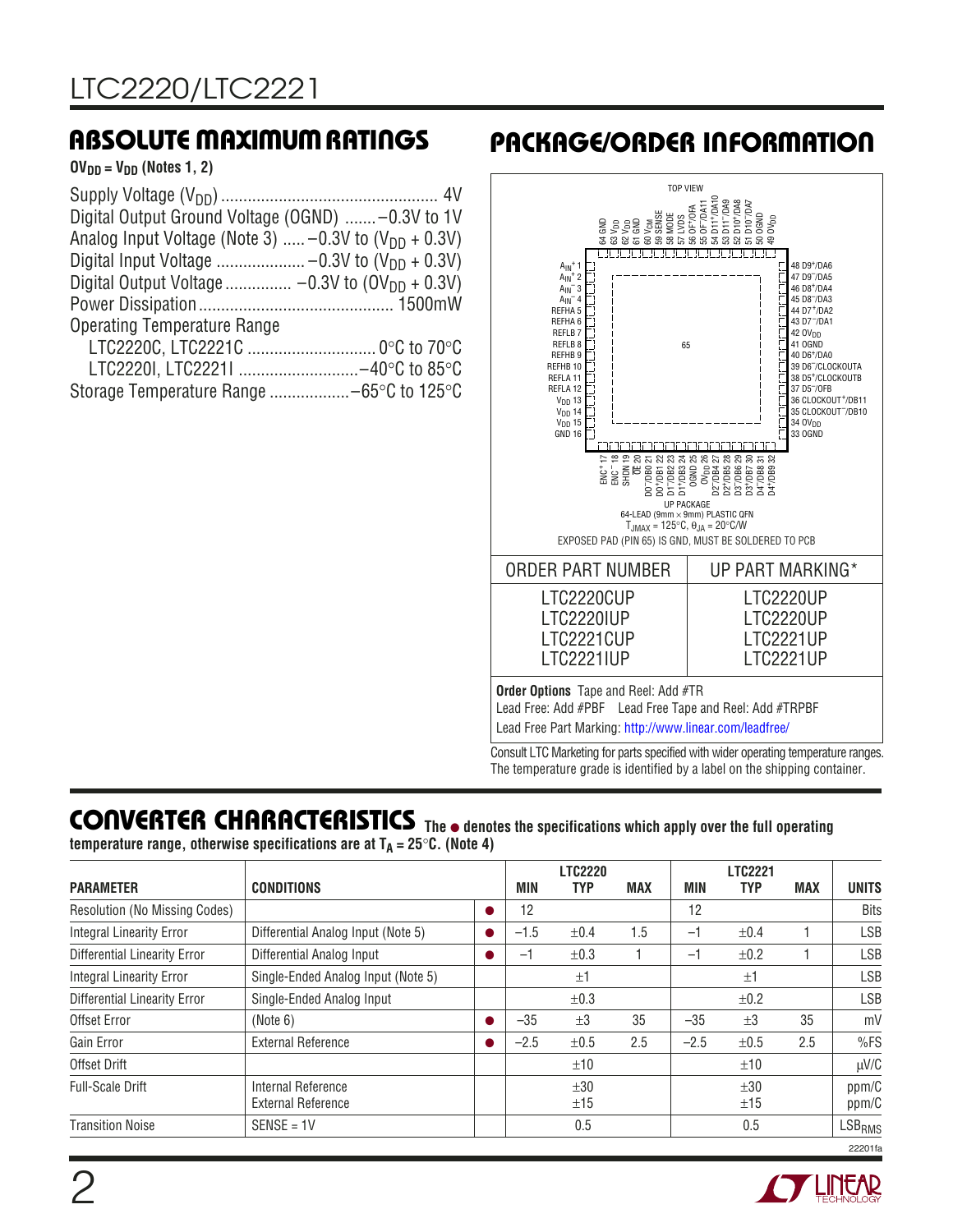#### **ANALOG INPUT** The  $\bullet$  denotes the specifications which apply over the full operating temperature range, otherwise **specifications are at TA = 25**°**C. (Note 4)**

| <b>SYMBOL</b>       | <b>PARAMETER</b>                                   | <b>CONDITIONS</b>                                          | <b>MIN</b> | <b>TYP</b>           | <b>MAX</b> | <b>UNITS</b>      |
|---------------------|----------------------------------------------------|------------------------------------------------------------|------------|----------------------|------------|-------------------|
| $V_{\text{IN}}$     | Analog Input Range $(A_{IN}^+ - A_{IN}^-)$         | $3.1$ V < V <sub>DD</sub> < 3.5V (Note 7)                  |            | $\pm 0.5$ to $\pm 1$ |            | V                 |
| $V_{IN, CM}$        | Analog Input Common Mode $(A_{IN}^+ + A_{IN}^-)/2$ | Differential Input (Note 7)<br>Single Ended Input (Note 7) | 0.5        | 1.6<br>1.6           | 1.9<br>2.1 | V<br>V            |
| <sup>1</sup> IN     | Analog Input Leakage Current                       | $0 < A_{IN}^+$ , $A_{IN}^- < V_{DD}$                       | Ξ.         |                      |            | μA                |
| <b>ISENSE</b>       | <b>SENSE Input Leakage</b>                         | $0V <$ SENSE $< 1V$                                        | Ξ.         |                      |            | μA                |
| <b>IMODE</b>        | MODE Pin Pull-Down Current to GND                  |                                                            |            | 10                   |            | μA                |
| <b>ILVDS</b>        | LVDS Pin Pull-Down Current to GND                  |                                                            |            | 10                   |            | μA                |
| t <sub>AP</sub>     | Sample and Hold Acquisition Delay Time             |                                                            |            | 0                    |            | ns                |
| <sup>t</sup> JITTER | Sample and Hold Acquisition Delay Time Jitter      |                                                            |            | 0.15                 |            | ps <sub>RMS</sub> |
| <b>CMRR</b>         | Analog Input Common Mode Rejection Ratio           |                                                            |            | 80                   |            | dB                |
|                     | <b>Full Power Bandwidth</b>                        | Figure 8 Test Circuit                                      |            | 775                  |            | <b>MHz</b>        |

#### **DYNAMIC ACCURACY** The  $\bullet$  denotes the specifications which apply over the full operating temperature range, **otherwise specifications are at TA = 25**°**C. AIN = –1dBFS. (Note 4)**

|               |                                                       |                                                    |           |            | <b>LTC2220</b> |            |            | <b>LTC2221</b> |            |              |
|---------------|-------------------------------------------------------|----------------------------------------------------|-----------|------------|----------------|------------|------------|----------------|------------|--------------|
| <b>SYMBOL</b> | <b>PARAMETER</b>                                      | <b>CONDITIONS</b>                                  |           | <b>MIN</b> | <b>TYP</b>     | <b>MAX</b> | <b>MIN</b> | <b>TYP</b>     | <b>MAX</b> | <b>UNITS</b> |
| <b>SNR</b>    | Signal-to-Noise Ratio<br>(Note 10)                    | 5MHz Input (1V Range)<br>5MHz Input (2V Range)     |           |            | 62.7<br>67.7   |            |            | 62.8<br>67.8   |            | dB<br>dB     |
|               |                                                       | 70MHz Input (1V Range)<br>70MHz Input (2V Range)   | $\bullet$ | 65.8       | 62.7<br>67.6   |            | 65.8       | 62.8<br>67.8   |            | dB<br>dB     |
|               |                                                       | 140MHz Input (1V Range)<br>140MHz Input (2V Range) |           |            | 62.4<br>67.5   |            |            | 62.5<br>67.5   |            | dB<br>dB     |
|               |                                                       | 250MHz Input (1V Range)<br>250MHz Input (2V Range) |           |            | 61.8<br>66.1   |            |            | 61.8<br>66.1   |            | dB<br>dB     |
| <b>SFDR</b>   | Spurious Free Dynamic Range<br>2nd or 3rd Harmonic    | 5MHz Input (1V Range)<br>5MHz Input (2V Range)     |           |            | 84<br>84       |            |            | 84<br>84       |            | dB<br>dB     |
|               | (Note 11)                                             | 70MHz Input (1V Range)<br>70MHz Input (2V Range)   | $\bullet$ | 70         | 84<br>84       |            | 70         | 84<br>84       |            | dB<br>dB     |
|               |                                                       | 140MHz Input (1V Range)<br>140MHz Input (2V Range) |           |            | 84<br>84       |            |            | 84<br>84       |            | dB<br>dB     |
|               |                                                       | 250MHz Input (1V Range)<br>250MHz Input (2V Range) |           |            | 74<br>73       |            |            | 77<br>77       |            | dB<br>dB     |
| <b>SFDR</b>   | Spurious Free Dynamic Range<br>4th Harmonic or Higher | 5MHz Input (1V Range)<br>5MHz Input (2V Range)     |           |            | 90<br>90       |            |            | 90<br>90       |            | dB<br>dB     |
|               | (Note 11)                                             | 70MHz Input (1V Range)<br>70MHz Input (2V Range)   | $\bullet$ | 75         | 90<br>90       |            | 75         | 90<br>90       |            | dB<br>dB     |
|               |                                                       | 140MHz Input (1V Range)<br>140MHz Input (2V Range) |           |            | 87<br>87       |            |            | 90<br>90       |            | dB<br>dB     |
|               |                                                       | 250MHz Input (1V Range)<br>250MHz Input (2V Range) |           |            | 85<br>85       |            |            | 90<br>90       |            | dB<br>dB     |
| $S/(N+D)$     | Signal-to-Noise Plus<br>Distortion Ratio (Note 12)    | 5MHz Input (1V Range)<br>5MHz Input (2V Range)     |           |            | 62.7<br>67.5   |            |            | 62.8<br>67.6   |            | dB<br>dB     |
|               |                                                       | 70MHz Input (1V Range)<br>70MHz Input (2V Range)   | $\bullet$ | 65         | 62.7<br>67.3   |            | 65         | 62.8<br>67.4   |            | dB<br>dB     |
| <b>IMD</b>    | <b>Intermodulation Distortion</b>                     | $f_{IN1}$ = 138MHz, $f_{IN2}$ = 140MHz             |           |            | 81             |            |            | 81             |            | dBc          |

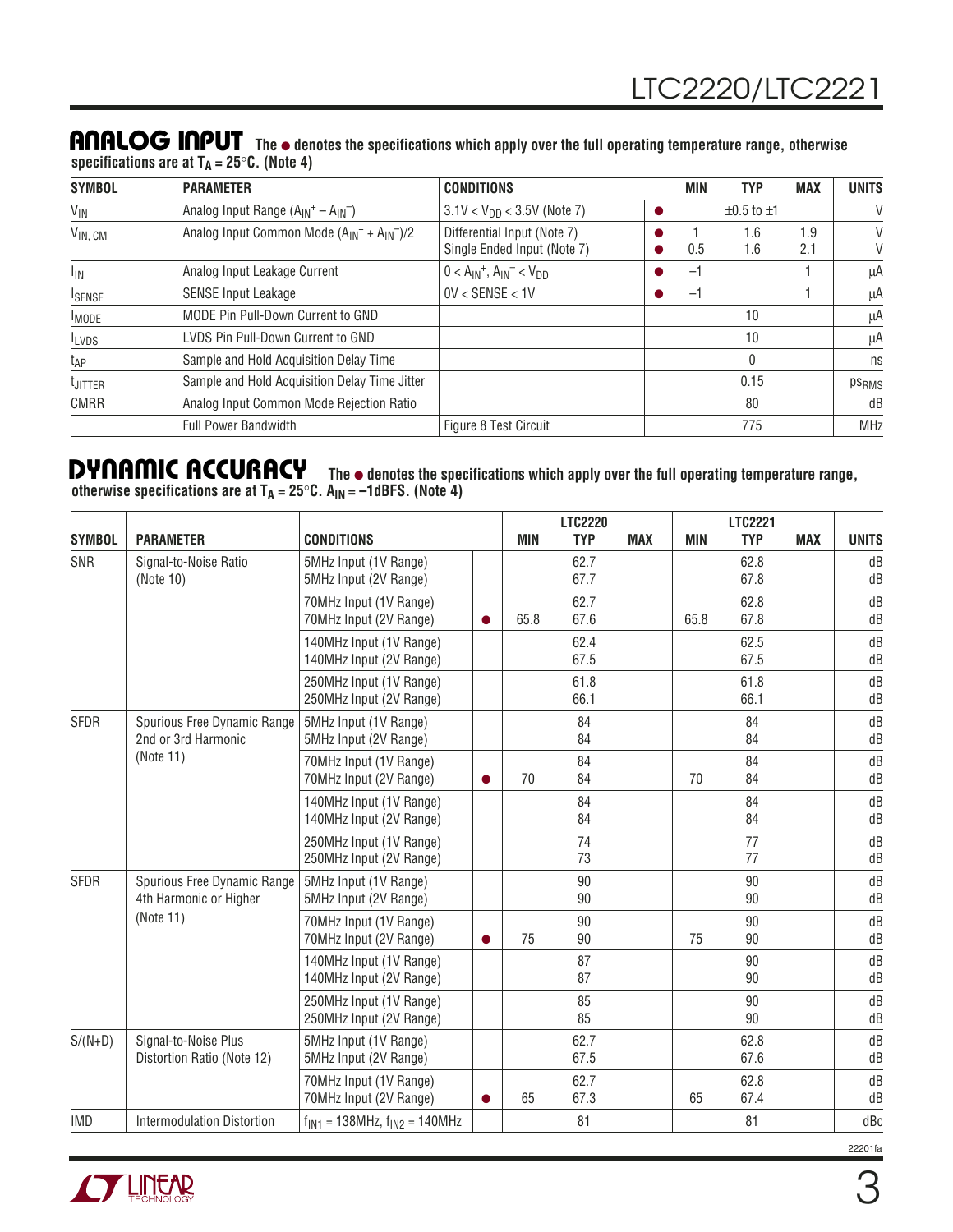# **INTERNAL REFERENCE CHARACTERISTICS** (Note 4)

| <b>PARAMETER</b>                  | <b>CONDITIONS</b>                 | MIN   | TYP   | <b>MAX</b> | <b>UNITS</b>         |
|-----------------------------------|-----------------------------------|-------|-------|------------|----------------------|
| V <sub>CM</sub> Output Voltage    | $I_{\text{OUT}} = 0$              | 1.570 | 1.600 | 1.630      | V                    |
| V <sub>CM</sub> Output Tempco     |                                   |       | ±25   |            | $ppm$ <sup>o</sup> C |
| V <sub>CM</sub> Line Regulation   | $13.1$ V < V <sub>DD</sub> < 3.5V |       |       |            | mV/V                 |
| V <sub>CM</sub> Output Resistance | $-1$ mA < $I_{\text{OUT}}$ < 1 mA |       |       |            | Ω                    |

# **DIGITAL INPUTS AND DIGITAL OUTPUTS** The  $\bullet$  denotes the specifications which apply over the

**full operating temperature range, otherwise specifications are at TA = 25**°**C. (Note 4)**

| <b>SYMBOL</b>                          | <b>PARAMETER</b>                 | <b>CONDITIONS</b>                                |           | <b>MIN</b>     | <b>TYP</b>    | <b>MAX</b> | <b>UNITS</b>       |
|----------------------------------------|----------------------------------|--------------------------------------------------|-----------|----------------|---------------|------------|--------------------|
|                                        | ENCODE INPUTS (ENC+, ENC-)       |                                                  |           |                |               |            |                    |
| $V_{ID}$                               | Differential Input Voltage       |                                                  | $\bullet$ | 0.2            |               |            | $\mathsf{V}$       |
| VICM                                   | Common Mode Input Voltage        | <b>Internally Set</b><br>Externally Set (Note 7) |           | 1.1            | 1.6<br>1.6    | 2.5        | $\vee$<br>$\vee$   |
| $R_{\text{IN}}$                        | Input Resistance                 |                                                  |           |                | 6             |            | $\mathsf{k}\Omega$ |
| $C_{\text{IN}}$                        | Input Capacitance                | (Note 7)                                         |           |                | 3             |            | рF                 |
| LOGIC INPUTS ( $\overline{OE}$ , SHDN) |                                  |                                                  |           |                |               |            |                    |
| $\mathsf{V}_{\mathsf{IH}}$             | High Level Input Voltage         | $V_{DD} = 3.3V$                                  |           | $\overline{2}$ |               |            | $\mathsf{V}$       |
| $V_{IL}$                               | Low Level Input Voltage          | $V_{DD} = 3.3V$                                  |           |                |               | 0.8        | $\vee$             |
| $I_{\mathsf{IN}}$                      | <b>Input Current</b>             | $V_{IN}$ = 0V to $V_{DD}$                        |           | $-10$          |               | 10         | μA                 |
| $C_{IN}$                               | Input Capacitance                | (Note 7)                                         |           |                | 3             |            | pF                 |
|                                        | <b>LOGIC OUTPUTS (CMOS MODE)</b> |                                                  |           |                |               |            |                    |
| $OV_{DD} = 3.3V$                       |                                  |                                                  |           |                |               |            |                    |
| $C_{OZ}$                               | Hi-Z Output Capacitance          | $\overline{OE}$ = High (Note 7)                  |           |                | 3             |            | pF                 |
| <b>I</b> source                        | <b>Output Source Current</b>     | $V_{\text{OUT}} = 0V$                            |           |                | 50            |            | mA                 |
| <b>I</b> <sub>SINK</sub>               | <b>Output Sink Current</b>       | $V_{\text{OUT}} = 3.3V$                          |           |                | 50            |            | mA                 |
| $V_{OH}$                               | High Level Output Voltage        | $I_0 = -10 \mu A$<br>$I_0 = -200 \mu A$          |           | 3.1            | 3.295<br>3.29 |            | $\vee$<br>$\vee$   |
| $V_{OL}$                               | Low Level Output Voltage         | $I_0 = 10 \mu A$<br>$I_0 = 1.6mA$                |           |                | 0.005<br>0.09 | 0.4        | $\vee$<br>$\vee$   |
| $OV_{DD} = 2.5V$                       |                                  |                                                  |           |                |               |            |                    |
| V <sub>OH</sub>                        | High Level Output Voltage        | $I_0 = -200 \mu A$                               |           |                | 2.49          |            | $\vee$             |
| $V_{OL}$                               | Low Level Output Voltage         | $I_0 = 1.6mA$                                    |           |                | 0.09          |            | $\vee$             |
| $OV_{DD} = 1.8V$                       |                                  |                                                  |           |                |               |            |                    |
| V <sub>OH</sub>                        | High Level Output Voltage        | $I_0 = -200 \mu A$                               |           |                | 1.79          |            | $\mathsf{V}$       |
| $V_{OL}$                               | Low Level Output Voltage         | $I_0 = 1.6mA$                                    |           |                | 0.09          |            | $\vee$             |
|                                        | <b>LOGIC OUTPUTS (LVDS MODE)</b> |                                                  |           |                |               |            |                    |
| $V_{OD}$                               | Differential Output Voltage      | 100Ω Differential Load                           |           | 247            | 350           | 454        | mV                 |
| $V_{OS}$                               | Output Common Mode Voltage       | 100Ω Differential Load                           |           | 1.125          | 1.250         | 1.375      | $\vee$             |

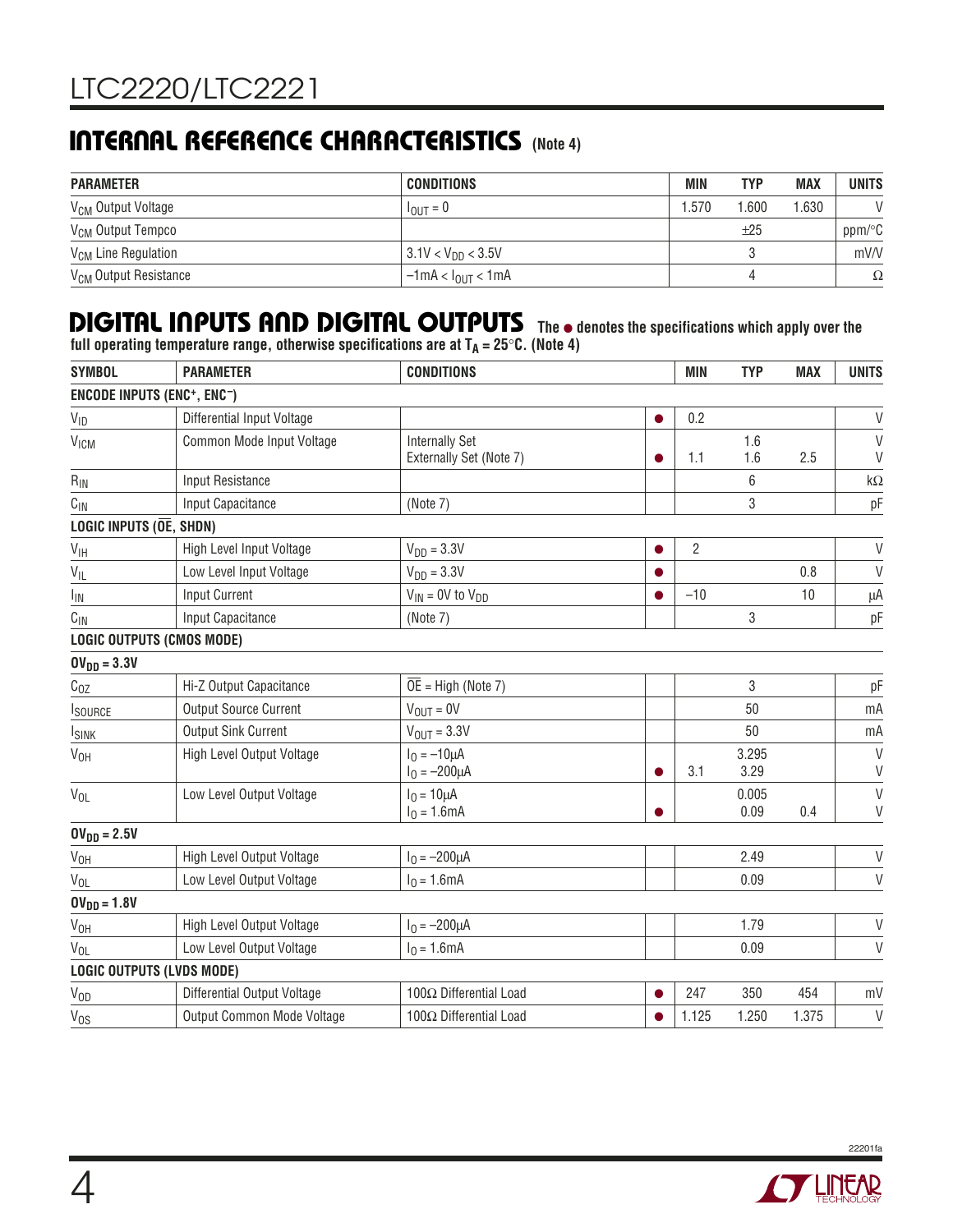**POWER REQUIREMENTS** The  $\bullet$  denotes the specifications which apply over the full operating temperature **range, otherwise specifications are at TA = 25**°**C. (Note 9)**

|                         |                              |                                             |   |     | <b>LTC2220</b> |            |     | <b>LTC2221</b> |            |              |
|-------------------------|------------------------------|---------------------------------------------|---|-----|----------------|------------|-----|----------------|------------|--------------|
| <b>SYMBOL</b>           | <b>PARAMETER</b>             | <b>CONDITIONS</b>                           |   | MIN | TYP            | <b>MAX</b> | MIN | TYP            | <b>MAX</b> | <b>UNITS</b> |
| $V_{DD}$                | Analog Supply Voltage        | (Note 8)                                    | 0 | 3.1 | 3.3            | 3.5        | 3.1 | 3.3            | 3.5        | $\vee$       |
| P <sub>SHDN</sub>       | Shutdown Power               | $SHDN = High, \overline{OE} = High, No CLK$ |   |     | 2              |            |     | 2              |            | mW           |
| P <sub>NAP</sub>        | Nap Mode Power               | $SHDN = High, \overline{OE} = Low, No CLK$  |   |     | 35             |            |     | 35             |            | mW           |
| <b>LVDS OUTPUT MODE</b> |                              |                                             |   |     |                |            |     |                |            |              |
| OV <sub>DD</sub>        | Output Supply Voltage        | (Note 8)                                    |   | 3   | 3.3            | 3.6        | 3   | 3.3            | 3.6        | V            |
| <b>I</b> VDD            | Analog Supply Current        |                                             | 0 |     | 264            | 288        |     | 196            | 212        | mA           |
| <b>l</b> ovpp           | <b>Output Supply Current</b> |                                             |   |     | 55             | 70         |     | 55             | 70         | mA           |
| P <sub>DISS</sub>       | Power Dissipation            |                                             |   |     | 1050           | 1182       |     | 828            | 931        | mW           |
| <b>CMOS OUTPUT MODE</b> |                              |                                             |   |     |                |            |     |                |            |              |
| OV <sub>DD</sub>        | Output Supply Voltage        | (Note 8)                                    |   | 0.5 | 3.3            | 3.6        | 0.5 | 3.3            | 3.6        | $\vee$       |
| <b>I</b> VDD            | Analog Supply Current        |                                             | 0 |     | 264            | 288        |     | 196            | 212        | mA           |
| P <sub>DISS</sub>       | Power Dissipation            |                                             |   |     | 890            |            |     | 660            |            | mW           |

### **TI I G CHARACTERISTICS <sup>W</sup> <sup>U</sup> The** ● **denotes the specifications which apply over the full operating temperature range, otherwise specifications are at TA = 25**°**C. (Note 4)**

|                         |                                |                                                       |           |            | <b>LTC2220</b> |            |            | <b>LTC2221</b> |            |              |
|-------------------------|--------------------------------|-------------------------------------------------------|-----------|------------|----------------|------------|------------|----------------|------------|--------------|
| <b>SYMBOL</b>           | <b>PARAMETER</b>               | <b>CONDITIONS</b>                                     |           | <b>MIN</b> | <b>TYP</b>     | <b>MAX</b> | <b>MIN</b> | <b>TYP</b>     | <b>MAX</b> | <b>UNITS</b> |
| $\frac{f_S}{\Box}$      | <b>Sampling Frequency</b>      | (Note 8)                                              | $\bullet$ | 1          |                | 170        | 1          |                | 135        | <b>MHz</b>   |
| tL                      | ENC Low Time (Note 7)          | Duty Cycle Stabilizer Off<br>Duty Cycle Stabilizer On |           | 2.8<br>2   | 2.94<br>2.94   | 500<br>500 | 3.5<br>2   | 3.7<br>3.7     | 500<br>500 | ns<br>ns     |
| tн                      | ENC High Time (Note 7)         | Duty Cycle Stabilizer Off<br>Duty Cycle Stabilizer On |           | 2.8<br>2   | 2.94<br>2.94   | 500<br>500 | 3.5<br>2   | 3.7<br>3.7     | 500<br>500 | ns<br>ns     |
| t <sub>AP</sub>         | Sample-and-Hold Aperture Delay |                                                       |           |            | $\Omega$       |            |            | $\mathbf{0}$   |            | ns           |
| toE                     | Output Enable Delay            | (Note 7)                                              | ●         |            | 5              | 10         |            | 5              | 10         | ns           |
| <b>LVDS OUTPUT MODE</b> |                                |                                                       |           |            |                |            |            |                |            |              |
| $t_{D}$                 | <b>ENC to DATA Delay</b>       | (Note 7)                                              | 0         | 1.3        | 2.2            | 3.5        | 1.3        | 2.2            | 3.5        | ns           |
| $t_{\rm C}$             | ENC to CLOCKOUT Delay          | (Note 7)                                              |           | 1.3        | 2.2            | 3.5        | 1.3        | 2.2            | 3.5        | ns           |
|                         | DATA to CLOCKOUT Skew          | $(t_C - t_D)$ (Note 7)                                |           | $-0.6$     | $\Omega$       | 0.6        | $-0.6$     | $\mathbf{0}$   | 0.6        | ns           |
|                         | <b>Rise Time</b>               |                                                       |           |            | 0.5            |            |            | 0.5            |            | ns           |
|                         | <b>Fall Time</b>               |                                                       |           |            | 0.5            |            |            | 0.5            |            | ns           |
|                         | Pipeline Latency               |                                                       |           |            | 5              |            |            | 5              |            | Cycles       |
| <b>CMOS OUTPUT MODE</b> |                                |                                                       |           |            |                |            |            |                |            |              |
| tp                      | <b>ENC to DATA Delay</b>       | (Note 7)                                              | ●         | 1.3        | 2.1            | 3.5        | 1.3        | 2.1            | 3.5        | ns           |
| $t_{\rm C}$             | ENC to CLOCKOUT Delay          | (Note 7)                                              | O         | 1.3        | 2.1            | 3.5        | 1.3        | 2.1            | 3.5        | ns           |
|                         | DATA to CLOCKOUT Skew          | $(t_C - t_D)$ (Note 7)                                | ●         | $-0.6$     | $\mathbf{0}$   | 0.6        | $-0.6$     | $\mathbf{0}$   | 0.6        | ns           |
| Pipeline Latency        | Full Rate CMOS                 |                                                       |           |            | 5              |            |            | 5              |            | Cycles       |
|                         | Demuxed Interleaved            |                                                       |           |            | 5              |            |            | 5              |            | Cycles       |
|                         | <b>Demuxed Simultaneous</b>    |                                                       |           |            | $5$ and $6$    |            |            | $5$ and $6$    |            | Cycles       |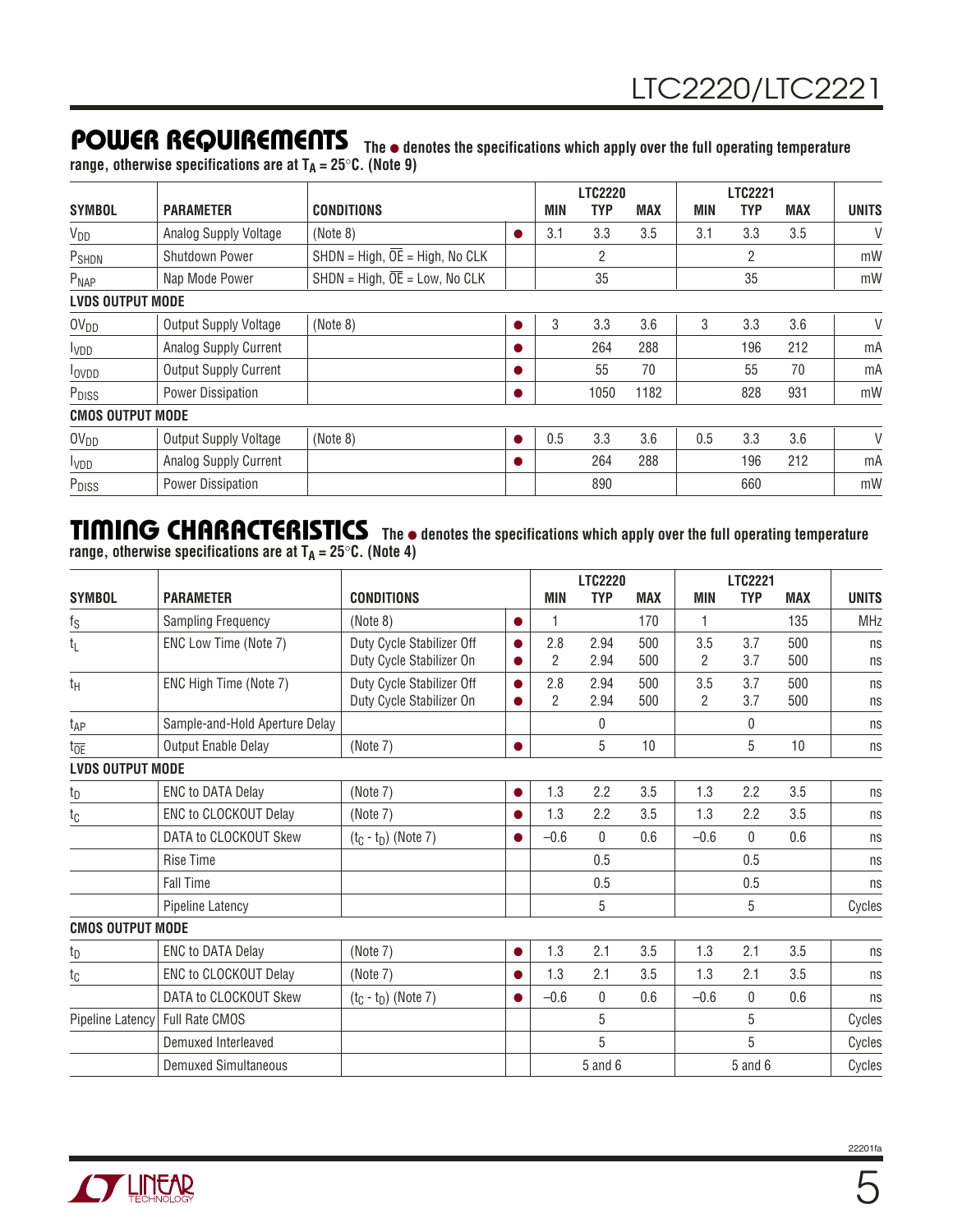# **ELECTRICAL CHARACTERISTICS**

**Note 1:** Stresses beyond those listed under Absolute Maximum Ratings may cause permanent damage to the device. Exposure to any Absolute Maximum Rating condition for extended periods may affect device reliability and lifetime.

**Note 2:** All voltage values are with respect to ground with GND and OGND wired together (unless otherwise noted).

**Note 3:** When these pin voltages are taken below GND or above V<sub>DD</sub>, they will be clamped by internal diodes. This product can handle input currents of greater than 100mA below GND or above  $V_{DD}$  without latchup.

**Note 4:**  $V_{DD} = 3.3V$ ,  $f_{SAMPLE} = 170MHz$  (LTC2220) or 135MHz (LTC2221), LVDS outputs, differential  $ENC^{+}/ENC^{-} = 2V_{P-P}$  sine wave, input range = 2V<sub>P-P</sub> with differential drive, unless otherwise noted.

**Note 5:** Integral nonlinearity is defined as the deviation of a code from a "best straight line" fit to the transfer curve. The deviation is measured from the center of the quantization band.

**Note 6:** Offset error is the offset voltage measured from –0.5 LSB when the output code flickers between 0000 0000 0000 and 1111 1111 1111 in 2's complement output mode.

**Note 7:** Guaranteed by design, not subject to test.

**Note 8:** Recommended operating conditions.

**Note 9:**  $V_{DD}$  = 3.3V,  $f_{SAMPLE}$  = 170MHz (LTC2220) or 135MHz (LTC2221), differential  $ENC^{+}/ENC^{-} = 2V_{P-P}$  sine wave, input range =  $1V_{P-P}$  with differential drive, output  $C<sub>L</sub>$ <sub>OAD</sub> = 5pF.

**Note 10:** SNR minimum and typical values are for LVDS mode. Typical values for CMOS mode are typically 0.3dB lower.

**Note 11:** SFDR minimum values are for LVDS mode. Typical values are for both LVDS and CMOS modes.

**Note 12:** SINAD minimum and typical values are for LVDS mode. Typical values for CMOS mode are typically 0.3dB lower.

### **TYPICAL PERFORMANCE CHARACTERISTICS** (T<sub>A</sub> = 25°C unless otherwise noted, Note 4)



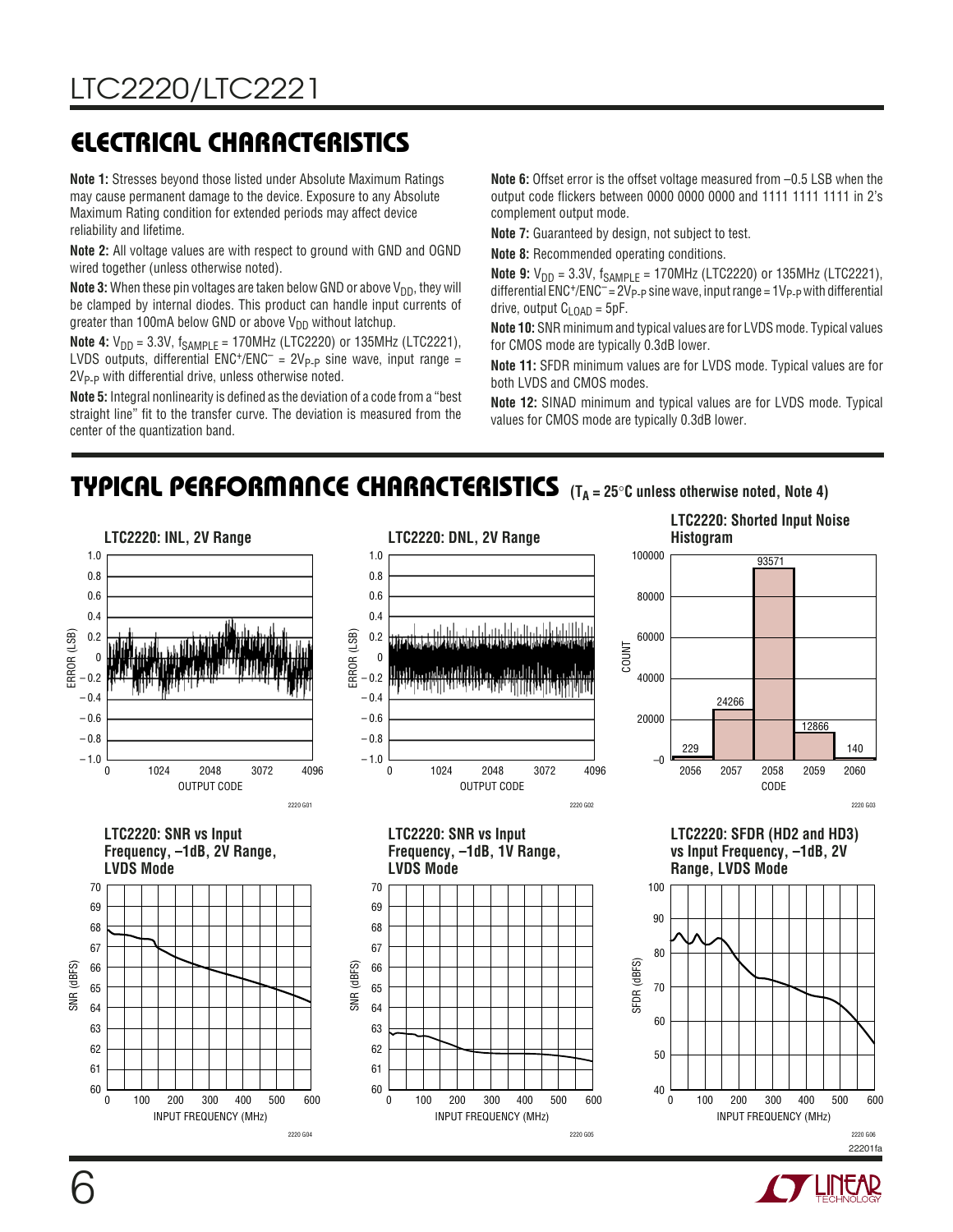







7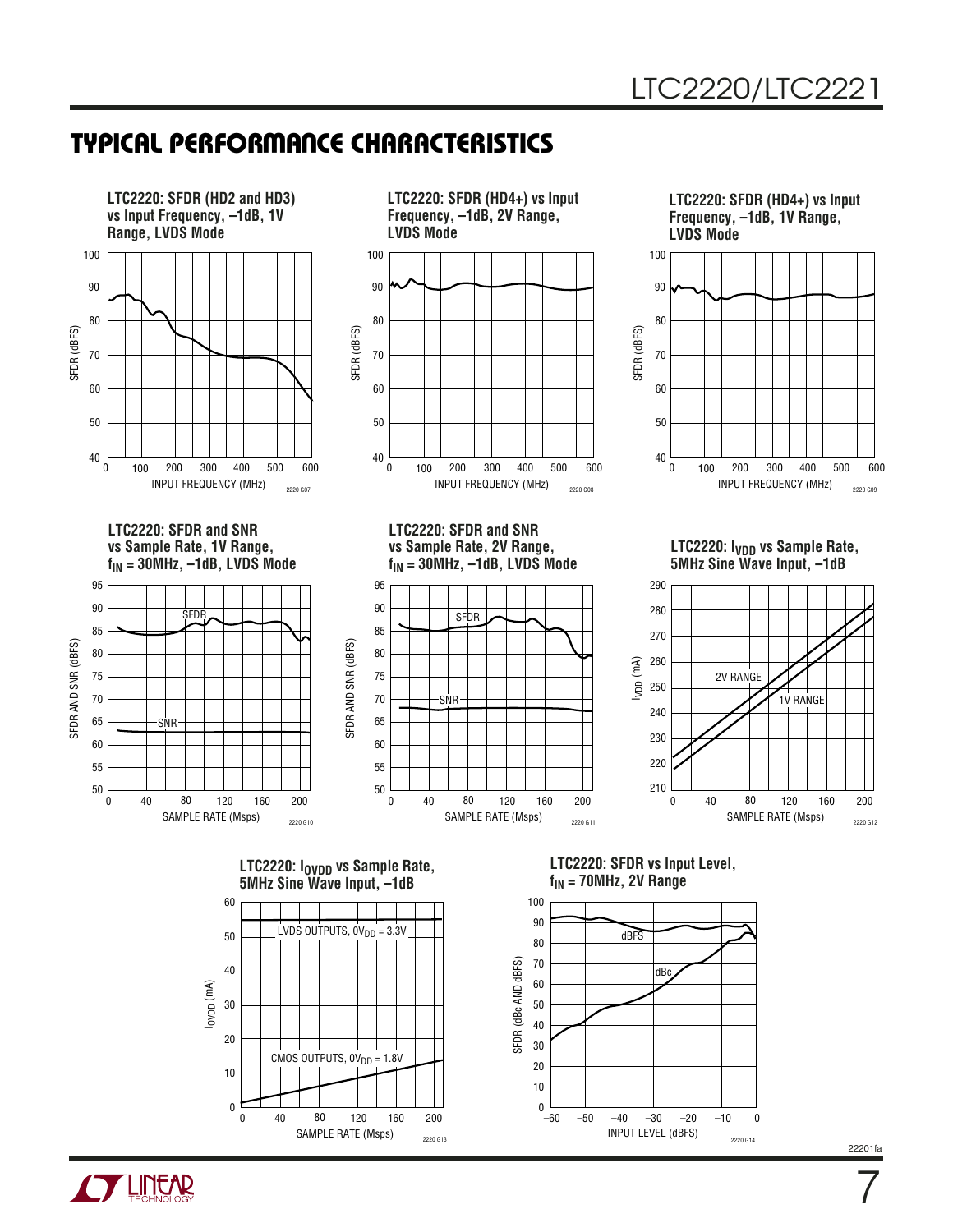

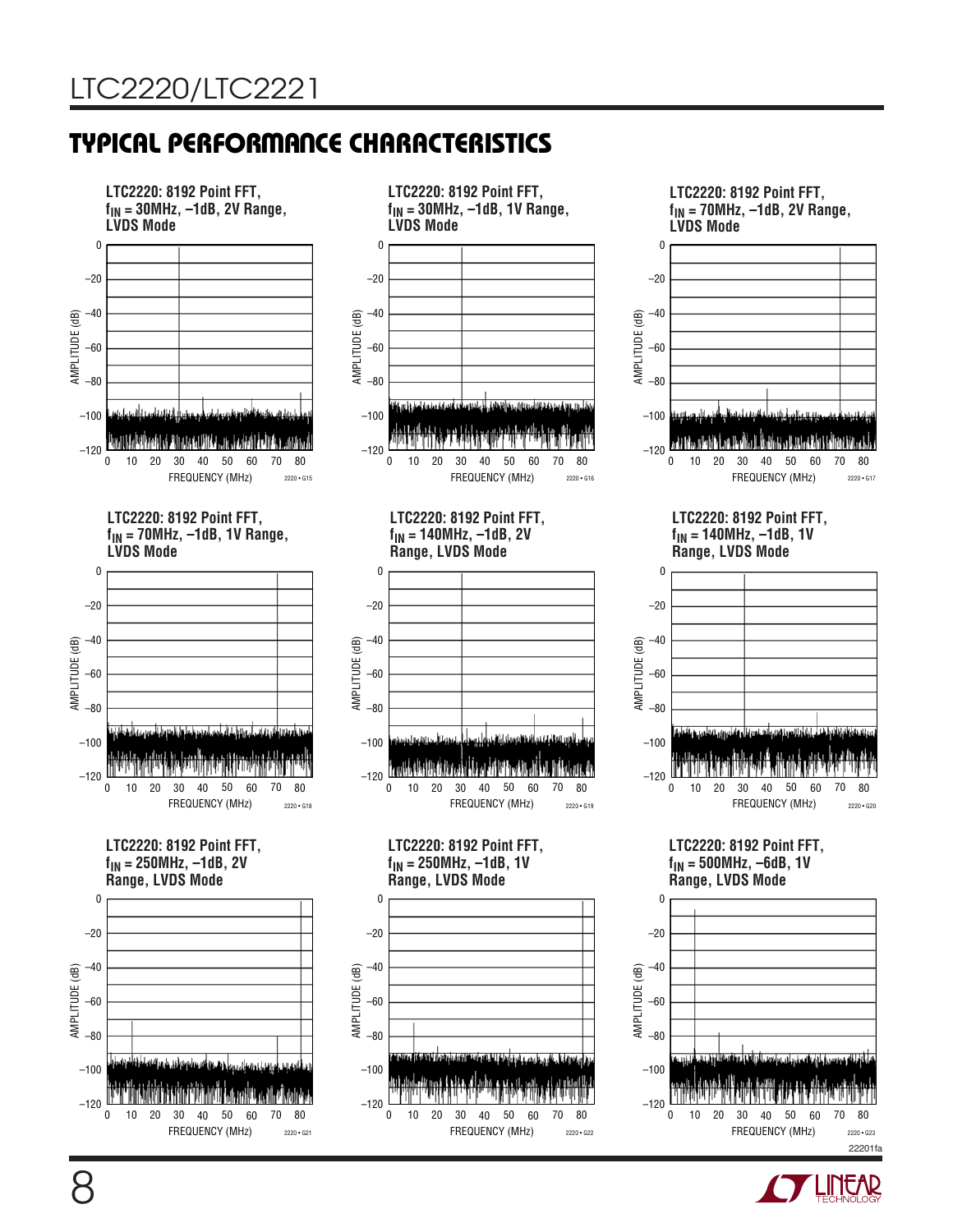

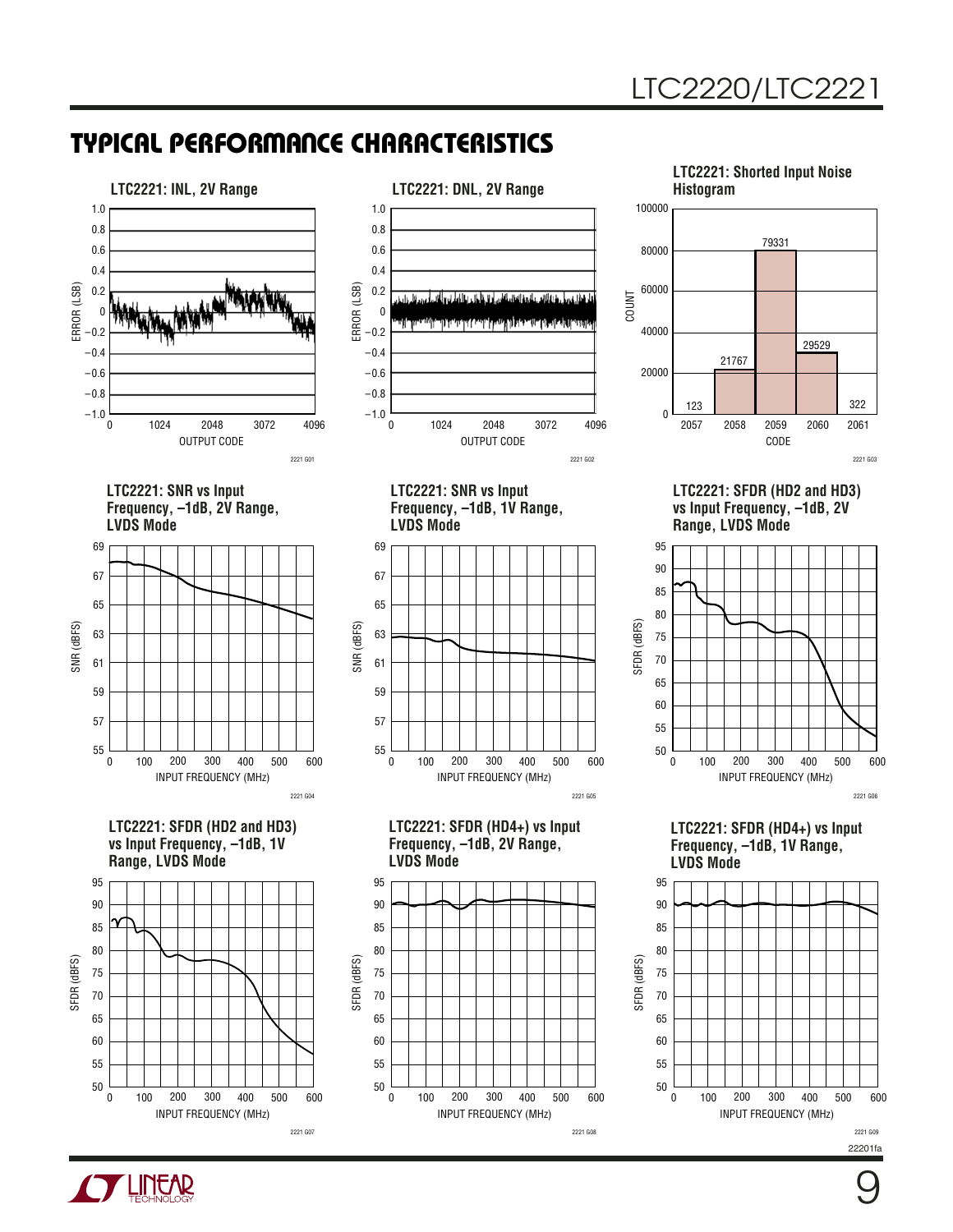

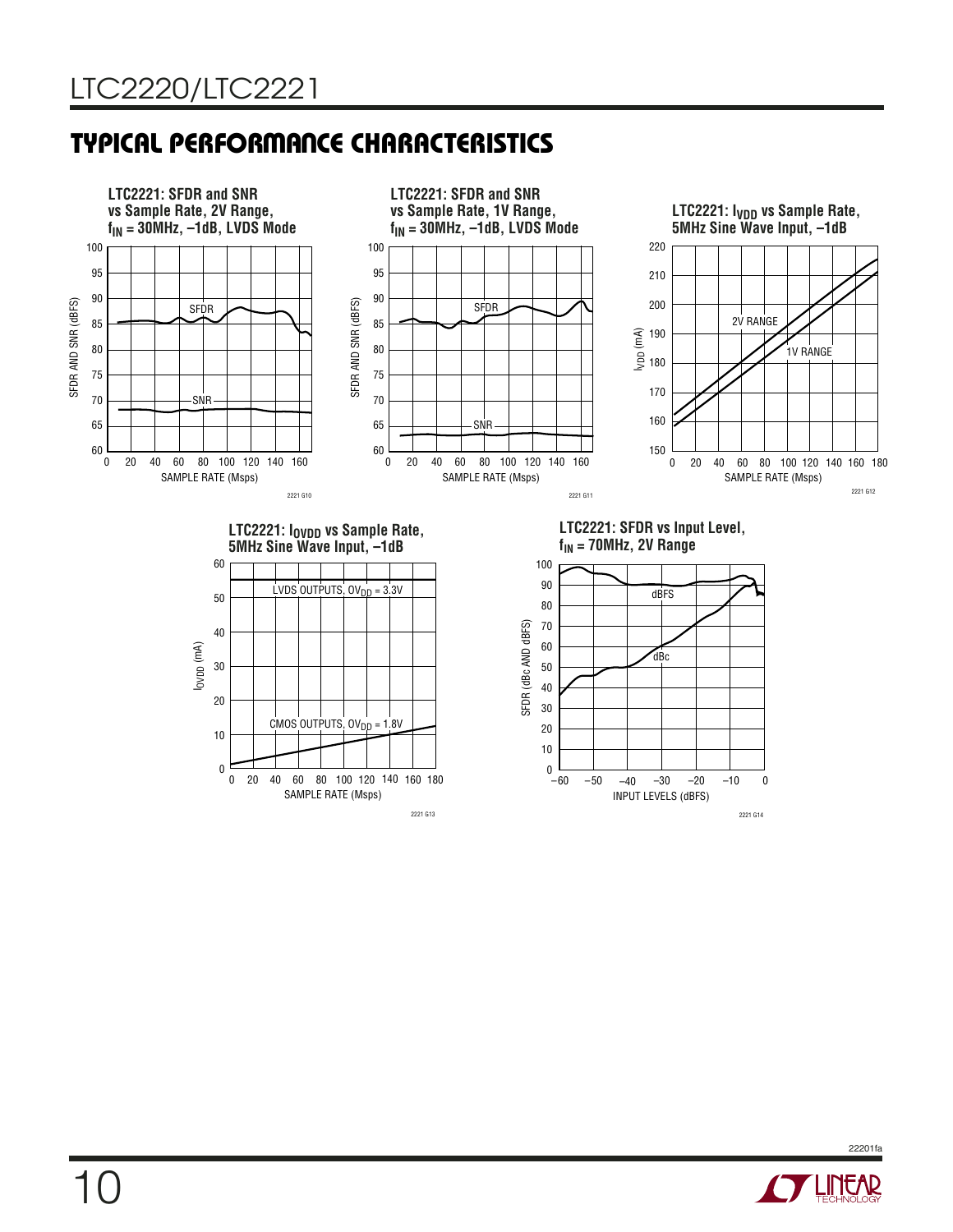

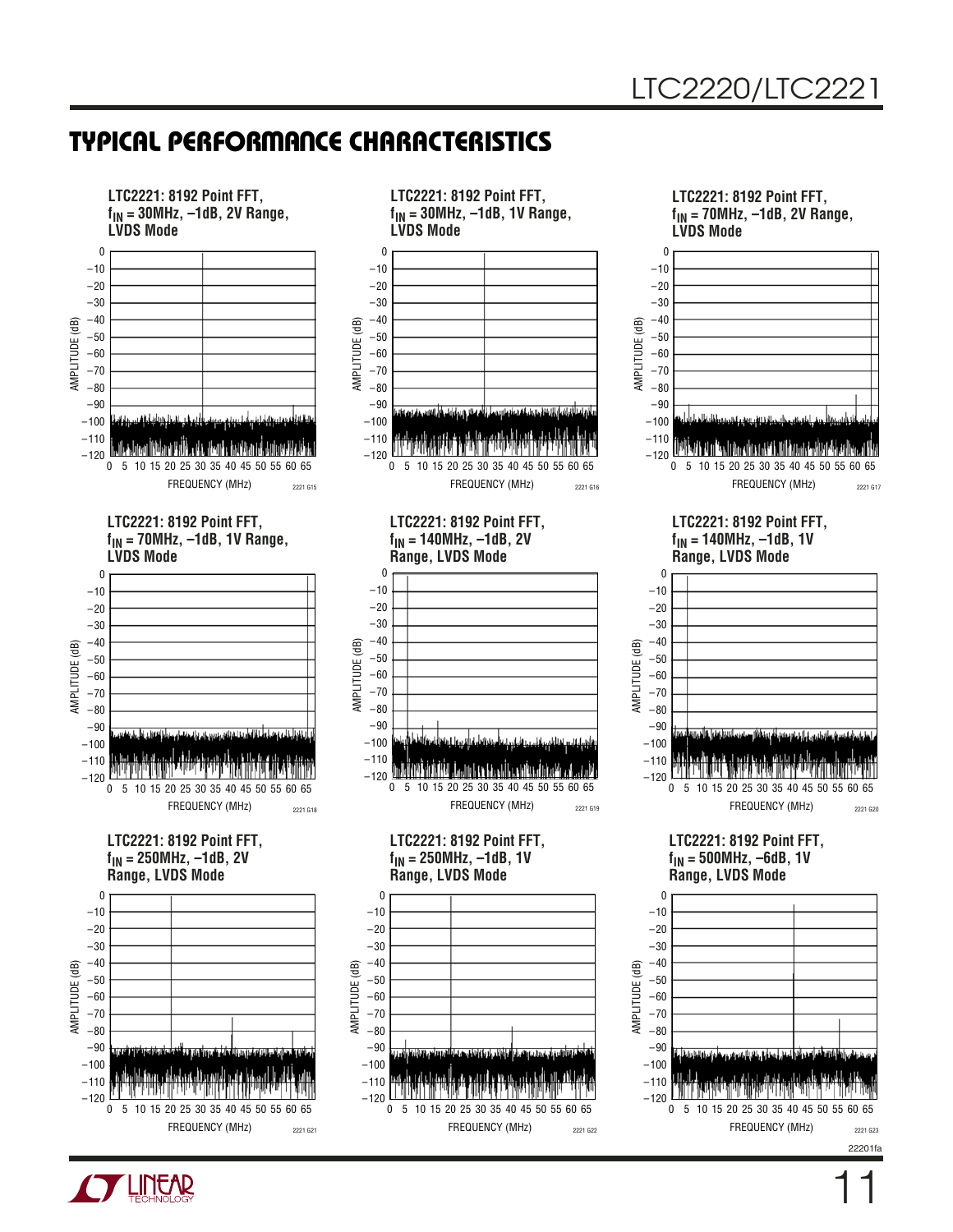## **PIN FUNCTIONS**

**(CMOS Mode)**

A<sub>IN</sub><sup>+</sup> (Pins 1, 2): Positive Differential Analog Input.

**AIN– (Pins 3, 4):** Negative Differential Analog Input.

**REFHA (Pins 5, 6):** ADC High Reference. Bypass to Pins 7, 8 with 0.1µF ceramic chip capacitor, to Pins 11, 12 with a 2.2 $\mu$ F ceramic capacitor and to ground with 1 $\mu$ F ceramic capacitor.

**REFLB (Pins 7, 8):** ADC Low Reference. Bypass to Pins 5, 6 with 0.1µF ceramic chip capacitor. Do not connect to Pins 11, 12.

**REFHB (Pins 9, 10):** ADC High Reference. Bypass to Pins 11, 12 with 0.1µF ceramic chip capacitor. Do not connect to Pins 5, 6.

**REFLA (Pins 11, 12):** ADC Low Reference. Bypass to Pins 9, 10 with 0.1µF ceramic chip capacitor, to Pins 5, 6 with a 2.2µF ceramic capacitor and to ground with 1µF ceramic capacitor.

**V<sub>DD</sub>** (Pins 13, 14, 15, 62, 63): 3.3V Supply. Bypass to GND with 0.1µF ceramic chip capacitors.

**GND (Pins 16, 61, 64):** ADC Power Ground.

**ENC+ (Pin 17):** Encode Input. Conversion starts on the positive edge.

**ENC– (Pin 18):** Encode Complement Input. Conversion starts on the negative edge. Bypass to ground with 0.1µF ceramic for single-ended ENCODE signal.

**SHDN (Pin 19):** Shutdown Mode Selection Pin. Connecting SHDN to GND and OE to GND results in normal operation with the outputs enabled. Connecting SHDN to GND and OE to  $V_{DD}$  results in normal operation with the outputs at high impedance. Connecting SHDN to  $V_{DD}$  and OE to GND results in nap mode with the outputs at high impedance. Connecting SHDN to  $V_{DD}$  and OE to  $V_{DD}$ results in sleep mode with the outputs at high impedance.

**OE (Pin 20):** Output Enable Pin. Refer to SHDN pin function.

**DB0 - DB11 (Pins 21, 22, 23, 24, 27, 28, 29, 30, 31, 32, 35, 36):** Digital Outputs, B Bus. DB11 is the MSB. At high impedance in full rate CMOS mode.

**OGND (Pins 25, 33, 41, 50):** Output Driver Ground.

**OV<sub>DD</sub>** (Pins 26, 34, 42, 49): Positive Supply for the Output Drivers. Bypass to ground with 0.1µF ceramic chip capacitor.

**OFB (Pin 37):** Over/Under Flow Output for B Bus. High when an over or under flow has occurred. At high impedance in full rate CMOS mode.

**CLKOUTB (Pin 38):** Data Valid Output for B Bus. In demux mode with interleaved update, latch B bus data on the falling edge of CLKOUTB. In demux mode with simultaneous update, latch B bus data on the rising edge of CLKOUTB. This pin does not become high impedance in full rate CMOS mode.

**CLKOUTA (Pin 39):** Data Valid Output for A Bus. Latch A bus data on the falling edge of CLKOUTA.

**DA0 - DA11 (Pins 40, 43, 44, 45, 46, 47, 48, 51, 52, 53, 54, 55):** Digital Outputs, A Bus. DA11 is the MSB.

**OFA (Pin 56):** Over/Under Flow Output for A Bus. High when an over or under flow has occurred.

**LVDS (Pin 57):** Output Mode Selection Pin. Connecting LVDS to 0V selects full rate CMOS mode. Connecting LVDS to  $1/3V_{DD}$  selects demux CMOS mode with simultaneous update. Connecting LVDS to  $2/3V_{DD}$  selects demux CMOS mode with interleaved update. Connecting LVDS to  $V_{DD}$  selects LVDS mode.

**MODE (Pin 58):** Output Format and Clock Duty Cycle Stabilizer Selection Pin. Connecting MODE to 0V selects offset binary output format and turns the clock duty cycle stabilizer off. Connecting MODE to  $1/3V<sub>DD</sub>$  selects offset binary output format and turns the clock duty cycle stabilizer on. Connecting MODE to  $2/3V_{DD}$  selects 2's complement output format and turns the clock duty cycle stabilizer on. Connecting MODE to  $V_{DD}$  selects 2's complement output format and turns the clock duty cycle stabilizer off.

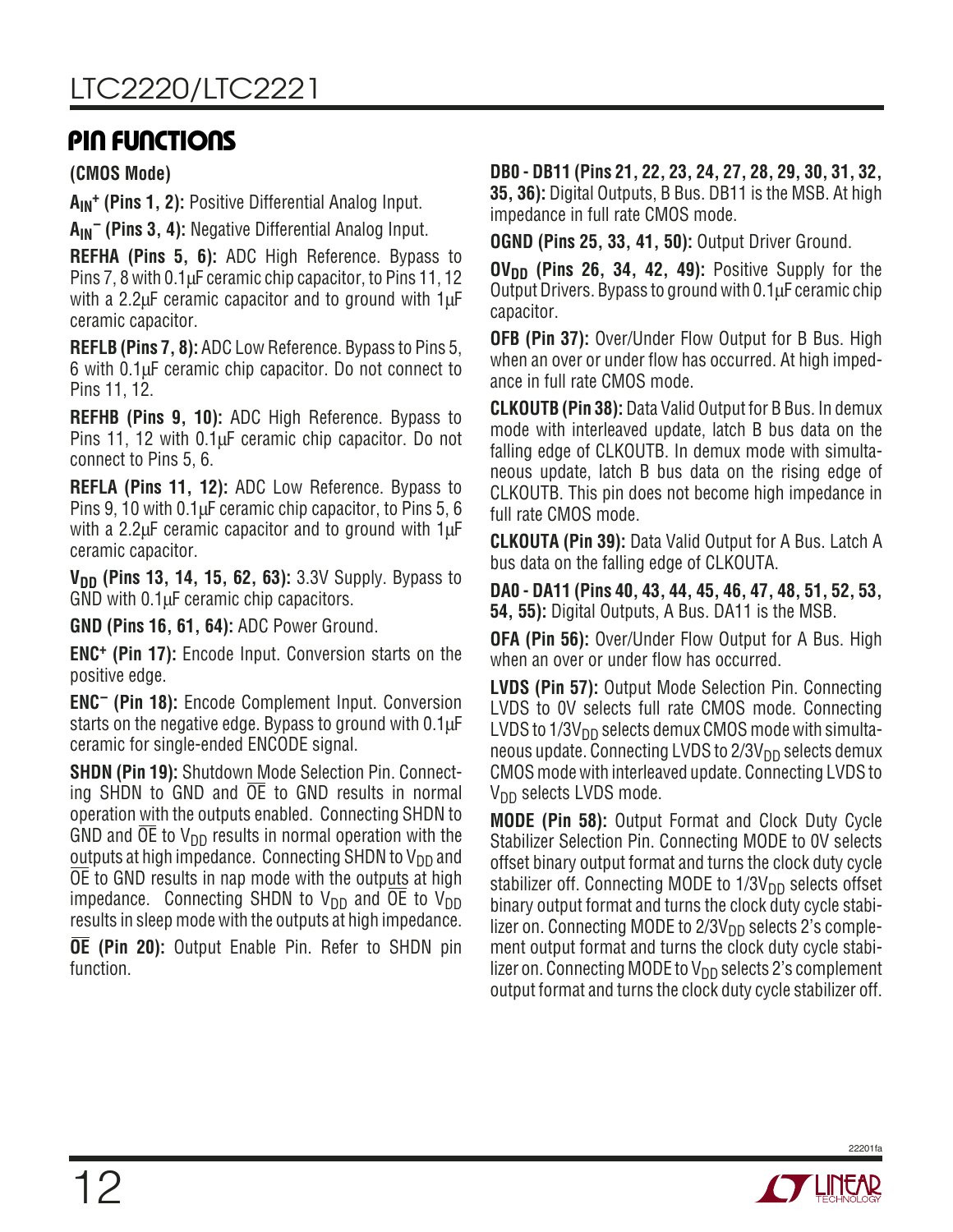# **PIN FUNCTIONS**

**SENSE (Pin 59):** Reference Programming Pin. Connecting SENSE to V<sub>CM</sub> selects the internal reference and a  $\pm 0.5$ V input range. Connecting SENSE to  $V_{DD}$  selects the internal reference and a  $\pm$ 1V input range. An external reference greater than 0.5V and less than 1V applied to SENSE selects an input range of  $\pm V_{\text{SENSE}}$ .  $\pm 1V$  is the largest valid input range.

**V<sub>CM</sub>** (Pin 60): 1.6V Output and Input Common Mode Bias. Bypass to ground with 2.2µF ceramic chip capacitor.

**GND (Exposed Pad) (Pin 65):** ADC Power Ground. The exposed pad on the bottom of the package needs to be soldered to ground.

### **(LVDS Mode)**

**AIN+ (Pins 1, 2):** Positive Differential Analog Input.

**AIN– (Pins 3, 4):** Negative Differential Analog Input.

**REFHA (Pins 5, 6):** ADC High Reference. Bypass to Pins 7, 8 with 0.1µF ceramic chip capacitor, to Pins 11, 12 with a 2.2µF ceramic capacitor and to ground with 1µF ceramic capacitor.

**REFLB (Pins 7, 8):** ADC Low Reference. Bypass to Pins 5, 6 with 0.1µF ceramic chip capacitor. Do not connect to Pins 11, 12.

**REFHB (Pins 9, 10):** ADC High Reference. Bypass to Pins 11, 12 with 0.1µF ceramic chip capacitor. Do not connect to Pins 5, 6.

**REFLA (Pins 11, 12):** ADC Low Reference. Bypass to Pins 9, 10 with 0.1µF ceramic chip capacitor, to Pins 5, 6 with a 2.2µF ceramic capacitor and to ground with 1µF ceramic capacitor.

**V<sub>DD</sub>** (Pins 13, 14, 15, 62, 63): 3.3V Supply. Bypass to GND with 0.1µF ceramic chip capacitors.

**GND (Pins 16, 61, 64):** ADC Power Ground.

**ENC+ (Pin 17):** Encode Input. Conversion starts on the positive edge.

**ENC– (Pin 18):** Encode Complement Input. Conversion starts on the negative edge. Bypass to ground with 0.1 $\mu$ F ceramic for single-ended ENCODE signal.

**SHDN (Pin 19):** Shutdown Mode Selection Pin. Connecting SHDN to GND and OE to GND results in normal operation with the outputs enabled. Connecting SHDN to GND and  $\overline{OE}$  to  $V_{DD}$  results in normal operation with the outputs at high impedance. Connecting SHDN to  $V_{DD}$  and OE to GND results in nap mode with the outputs at high impedance. Connecting SHDN to  $V_{DD}$  and OE to  $V_{DD}$ results in sleep mode with the outputs at high impedance.

**OE (Pin 20):** Output Enable Pin. Refer to SHDN pin function.

**D0–/D0+ to D11–/D11+ (Pins 21, 22, 23, 24, 27, 28, 29, 30, 31, 32, 37, 38, 39, 40, 43, 44, 45, 46, 47, 48, 51, 52, 53, 54):** LVDS Digital Outputs. All LVDS outputs require differential 100Ω termination resistors at the LVDS receiver. D11–/D11+ is the MSB.

**OGND (Pins 25, 33, 41, 50):** Output Driver Ground.

**OV<sub>DD</sub>** (Pins 26, 34, 42, 49): Positive Supply for the Output Drivers. Bypass to ground with 0.1µF ceramic chip capacitor.

**CLKOUT–/CLKOUT+ (Pins 35 to 36):** LVDS Data Valid Output. Latch data on rising edge of CLKOUT–, falling edge of CLKOUT+.

**OF–/OF+ (Pins 55 to 56):** LVDS Over/Under Flow Output. High when an over or under flow has occurred.

**LVDS (Pin 57):** Output Mode Selection Pin. Connecting LVDS to 0V selects full rate CMOS mode. Connecting LVDS to  $1/3V_{DD}$  selects demux CMOS mode with simultaneous update. Connecting LVDS to  $2/3V_{DD}$  selects demux CMOS mode with interleaved update. Connecting LVDS to  $V_{DD}$  selects LVDS mode.

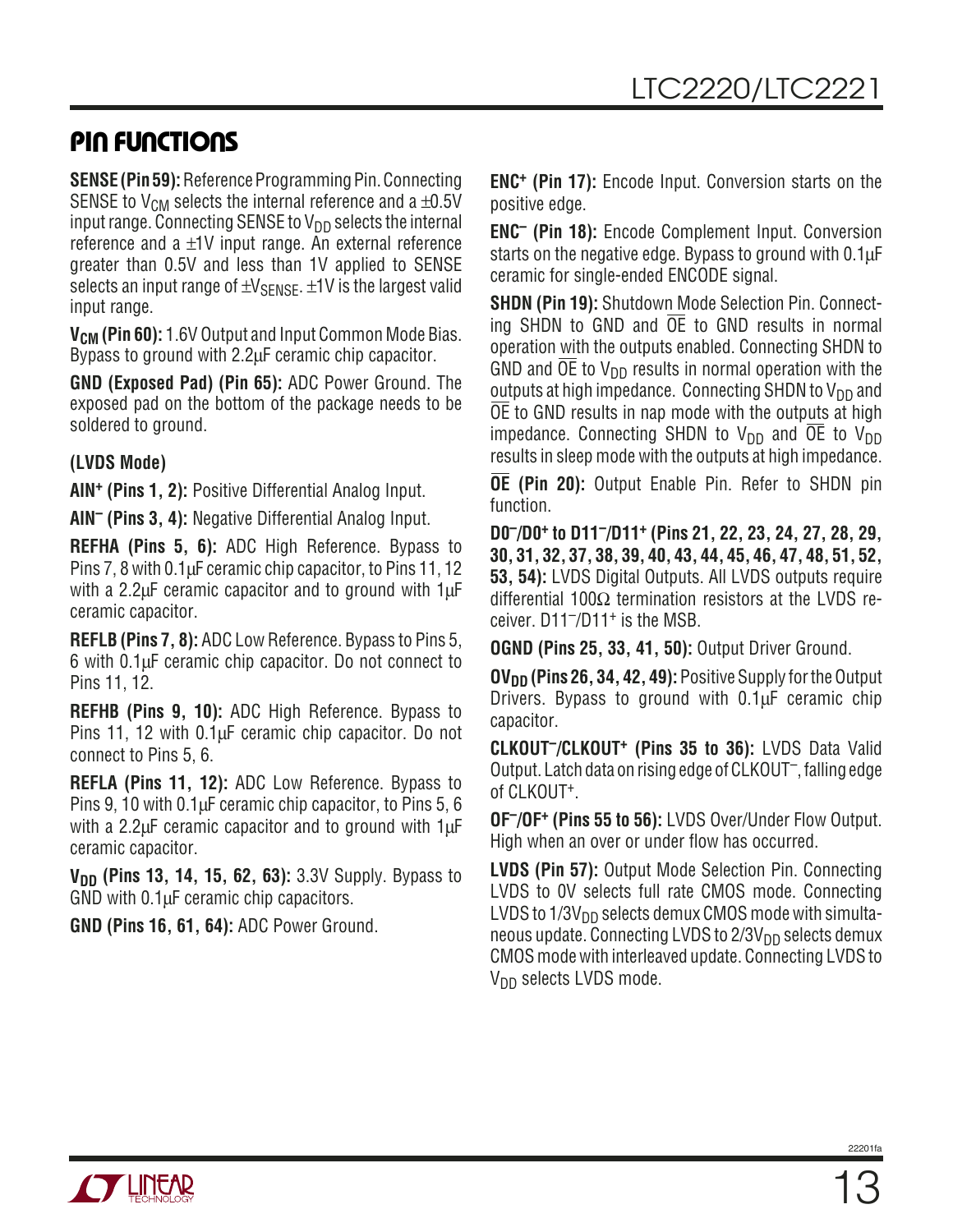# **PIN FUNCTIONS**

**MODE (Pin 58):** Output Format and Clock Duty Cycle Stabilizer Selection Pin. Connecting MODE to 0V selects offset binary output format and turns the clock duty cycle stabilizer off. Connecting MODE to  $1/3V<sub>DD</sub>$  selects offset binary output format and turns the clock duty cycle stabilizer on. Connecting MODE to 2/3V<sub>DD</sub> selects 2's complement output format and turns the clock duty cycle stabilizer on. Connecting MODE to  $V_{DD}$  selects 2's complement output format and turns the clock duty cycle stabilizer off.

**SENSE (Pin 59):** Reference Programming Pin. Connecting SENSE to  $V_{CM}$  selects the internal reference and a  $\pm 0.5V$ 

input range. Connecting SENSE to  $V_{DD}$  selects the internal reference and a  $\pm 1V$  input range. An external reference greater than 0.5V and less than 1V applied to SENSE selects an input range of  $\pm V_{\text{SFNSF}}$ .  $\pm 1V$  is the largest valid input range.

**V<sub>CM</sub>** (Pin 60): 1.6V Output and Input Common Mode Bias. Bypass to ground with 2.2µF ceramic chip capacitor.

**GND (Exposed Pad) (Pin 65):** ADC Power Ground. The exposed pad on the bottom of the package needs to be soldered to ground.

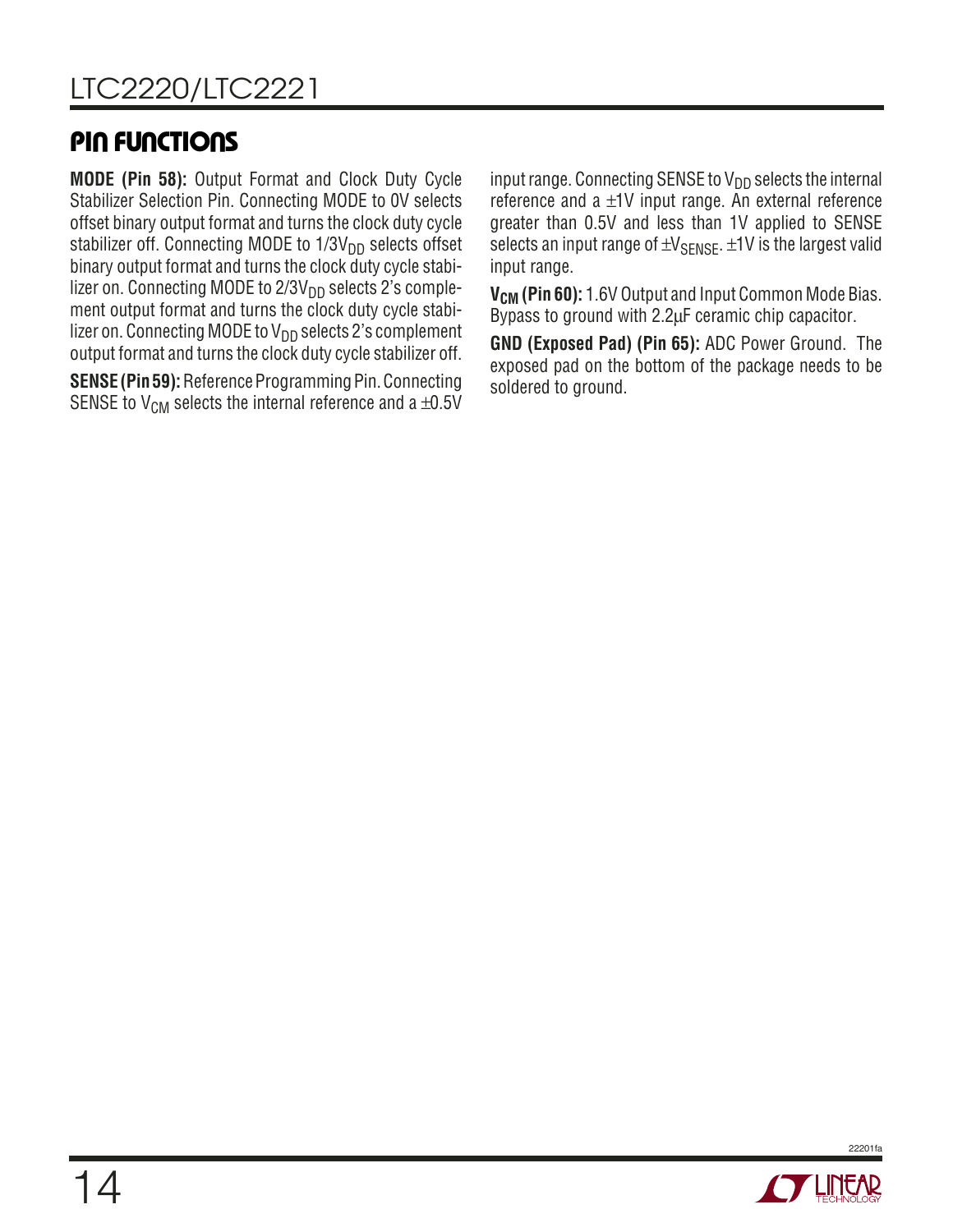# **FUNCTIONAL BLOCK DIAGRAM**





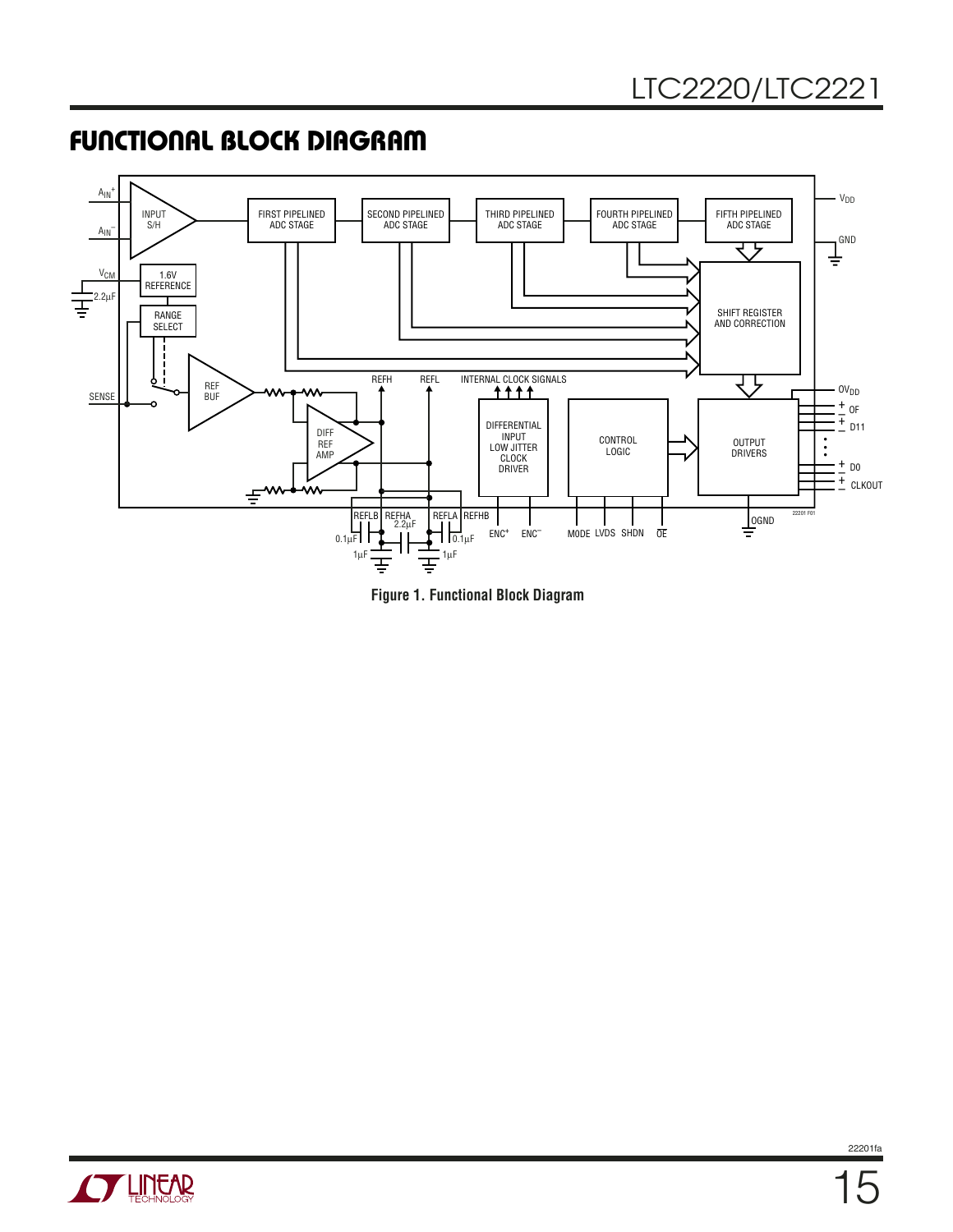# **TIMING DIAGRAMS**



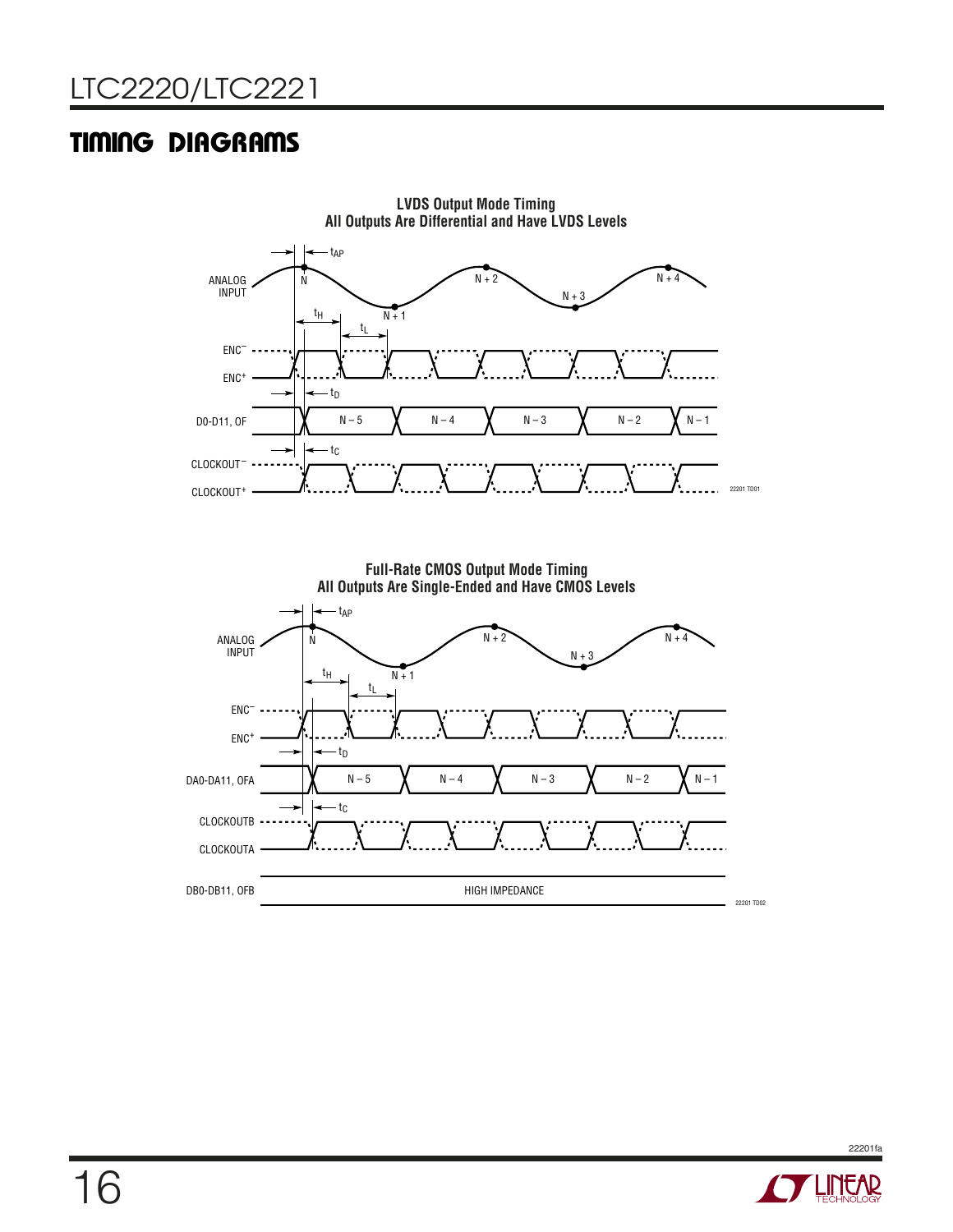### **TIMING DIAGRAMS**



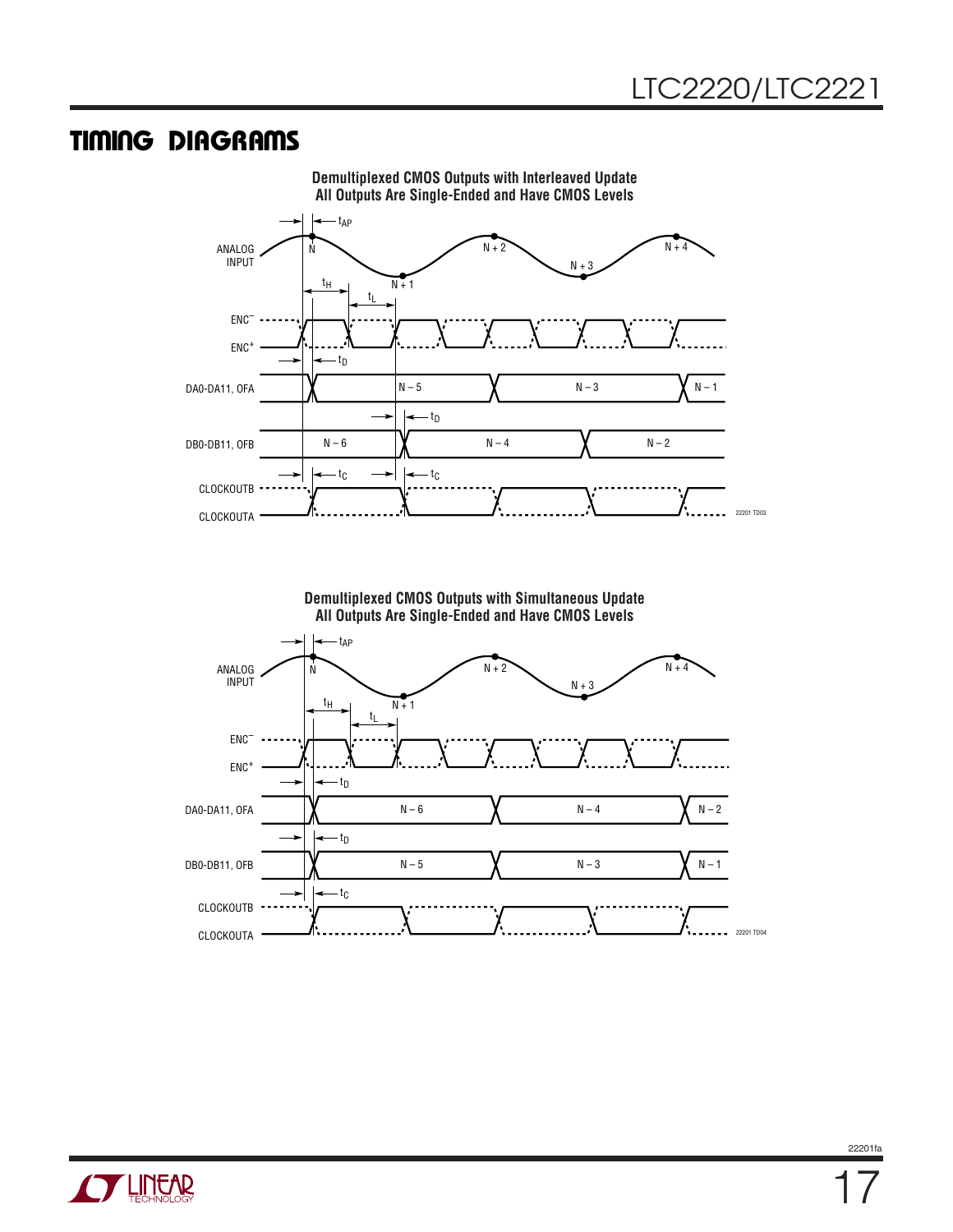### **DYNAMIC PERFORMANCE**

### **Signal-to-Noise Plus Distortion Ratio**

The signal-to-noise plus distortion ratio  $[S/(N + D)]$  is the ratio between the RMS amplitude of the fundamental input frequency and the RMS amplitude of all other frequency components at the ADC output. The output is band limited to frequencies above DC to below half the sampling frequency.

### **Signal-to-Noise Ratio**

The signal-to-noise ratio (SNR) is the ratio between the RMS amplitude of the fundamental input frequency and the RMS amplitude of all other frequency components except the first five harmonics and DC.

### **Total Harmonic Distortion**

Total harmonic distortion is the ratio of the RMS sum of all harmonics of the input signal to the fundamental itself. The out-of-band harmonics alias into the frequency band between DC and half the sampling frequency. THD is expressed as:

THD = 20Log ( $\sqrt{(V^2 + V^2 + V^4^2 + ... V^2)^2}$ 

where V1 is the RMS amplitude of the fundamental frequency and V2 through Vn are the amplitudes of the second through nth harmonics. The THD calculated in this data sheet uses all the harmonics up to the fifth.

### **Intermodulation Distortion**

If the ADC input signal consists of more than one spectral component, the ADC transfer function nonlinearity can produce intermodulation distortion (IMD) in addition to THD. IMD is the change in one sinusoidal input caused by the presence of another sinusoidal input at a different frequency.

If two pure sine waves of frequencies fa and fb are applied to the ADC input, nonlinearities in the ADC transfer function can create distortion products at the sum and difference frequencies of mfa  $\pm$  nfb, where m and n = 0, 1, 2, 3, etc. The 3rd order intermodulation products are 2fa + fb,  $2fb + fa$ ,  $2fa - fb$  and  $2fb - fa$ . The intermodulation distortion is defined as the ratio of the RMS value of either input tone to the RMS value of the largest 3rd order intermodulation product.

### **Spurious Free Dynamic Range (SFDR)**

Spurious free dynamic range is the peak harmonic or spurious noise that is the largest spectral component excluding the input signal and DC. This value is expressed in decibels relative to the RMS value of a full scale input signal.

### **Full Power Bandwidth**

The full power bandwidth is that input frequency at which the amplitude of the reconstructed fundamental is reduced by 3dB for a full scale input signal.

### **Aperture Delay Time**

The time from when a rising ENC<sup>+</sup> equals the ENC<sup>-</sup> voltage to the instant that the input signal is held by the sample and hold circuit.

### **Aperture Delay Jitter**

The variation in the aperture delay time from conversion to conversion. This random variation will result in noise when sampling an AC input. The signal to noise ratio due to the jitter alone will be:

 $SNR$ JITTER =  $-20$ log ( $2\pi \cdot f_{IN} \cdot f_{JITTER}$ )

### **CONVERTER OPERATION**

As shown in Figure 1, the LTC2220/LTC2221 is a CMOS pipelined multistep converter. The converter has five pipelined ADC stages; a sampled analog input will result in a digitized value five cycles later (see the Timing Diagram section). For optimal AC performance the analog inputs should be driven differentially. For cost sensitive applications, the analog inputs can be driven single-ended with slightly worse harmonic distortion. The encode input is differential for improved common mode noise immunity. The LTC2220/LTC2221 has two phases of operation, determined by the state of the differential ENC+/ENC– input pins. For brevity, the text will refer to ENC+ greater than ENC– as ENC high and ENC+ less than ENC– as ENC low.

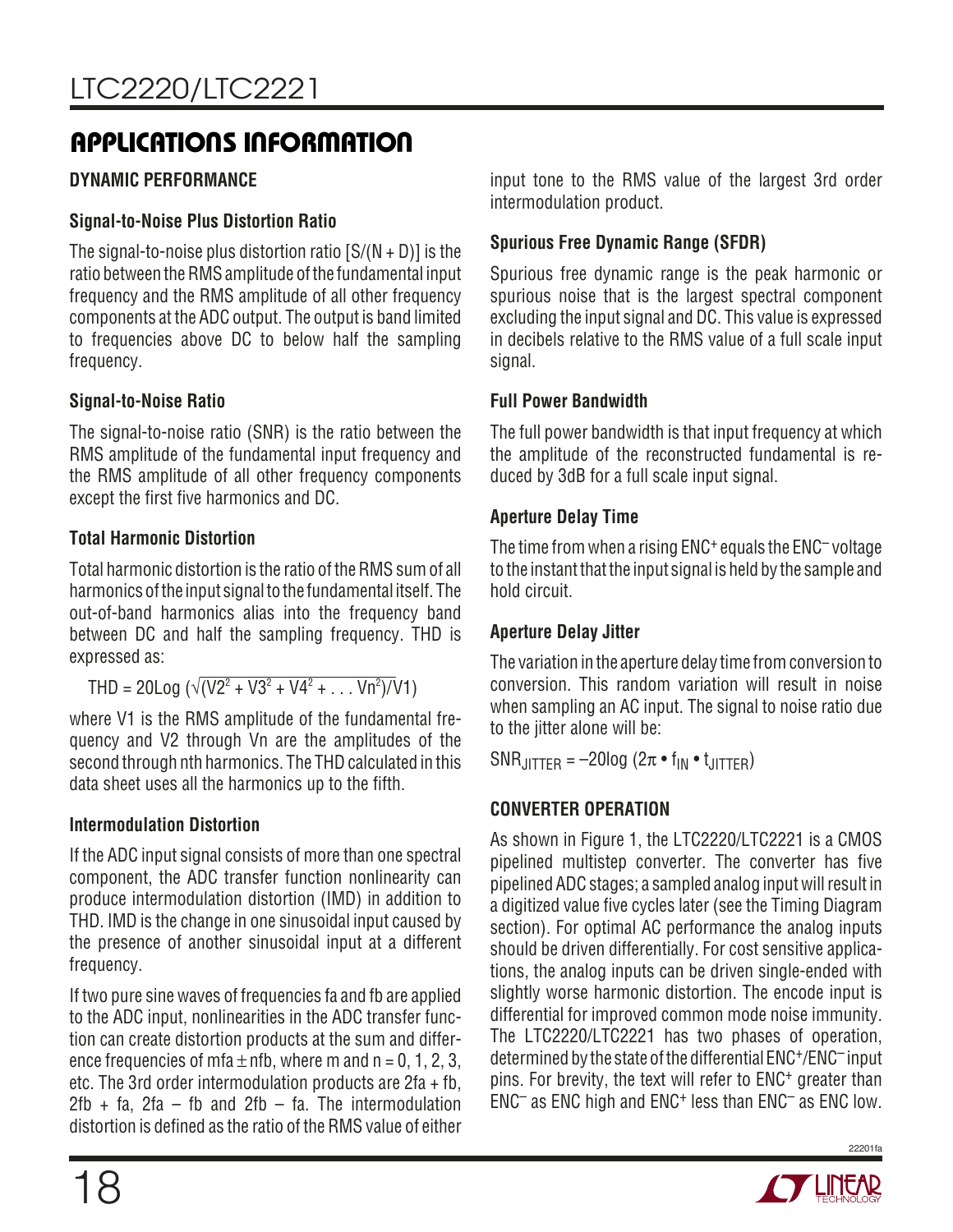Each pipelined stage shown in Figure 1 contains an ADC, a reconstruction DAC and an interstage residue amplifier. In operation, the ADC quantizes the input to the stage and the quantized value is subtracted from the input by the DAC to produce a residue. The residue is amplified and output by the residue amplifier. Successive stages operate out of phase so that when the odd stages are outputting their residue, the even stages are acquiring that residue and vice versa.

When ENC is low, the analog input is sampled differentially directly onto the input sample-and-hold capacitors, inside the "Input S/H" shown in the block diagram. At the instant that ENC transitions from low to high, the sampled input is held. While ENC is high, the held input voltage is buffered by the S/H amplifier which drives the first pipelined ADC stage. The first stage acquires the output of the S/H during this high phase of ENC. When ENC goes back low, the first stage produces its residue which is acquired by the second stage. At the same time, the input S/H goes back to acquiring the analog input. When ENC goes back high, the second stage produces its residue which is acquired by the third stage. An identical process is repeated for the third and fourth stages, resulting in a fourth stage residue that is sent to the fifth stage ADC for final evaluation.

Each ADC stage following the first has additional range to accommodate flash and amplifier offset errors. Results from all of the ADC stages are digitally synchronized such that the results can be properly combined in the correction logic before being sent to the output buffer.

### **SAMPLE/HOLD OPERATION AND INPUT DRIVE**

### **Sample/Hold Operation**

Figure 2 shows an equivalent circuit for the LTC2220/ LTC2221 CMOS differential sample-and-hold. The analog inputs are connected to the sampling capacitors  $(C_{SAMPLE})$ through NMOS transistors. The capacitors shown attached to each input ( $C_{\text{PARASTIC}}$ ) are the summation of all other capacitance associated with each input.

During the sample phase when ENC is low, the transistors connect the analog inputs to the sampling capacitors and they charge to, and track the differential input voltage. When ENC transitions from low to high, the sampled input voltage is held on the sampling capacitors. During the hold phase when ENC is high, the sampling capacitors are disconnected from the input and the held voltage is passed to the ADC core for processing. As ENC transitions from high to low, the inputs are reconnected to the sampling capacitors to acquire a new sample. Since the sampling capacitors still hold the previous sample, a charging glitch proportional to the change in voltage between samples will be seen at this time. If the change between the last sample and the new sample is small, the charging glitch seen at the input will be small. If the input change is large, such as the change seen with input frequencies near Nyquist, then a larger charging glitch will be seen.



**Figure 2. Equivalent Input Circuit**

### **Single-Ended Input**

For cost sensitive applications, the analog inputs can be driven single-ended. With a single-ended input the harmonic distortion and INL will degrade, but the SNR and DNL will remain unchanged. For a single-ended input,  $A_{IN}$ <sup>+</sup> should be driven with the input signal and  $A_{IN}^-$  should be connected to 1.6V or  $V_{CM}$ .

### **Common Mode Bias**

For optimal performance the analog inputs should be driven differentially. Each input should swing  $\pm 0.5V$  for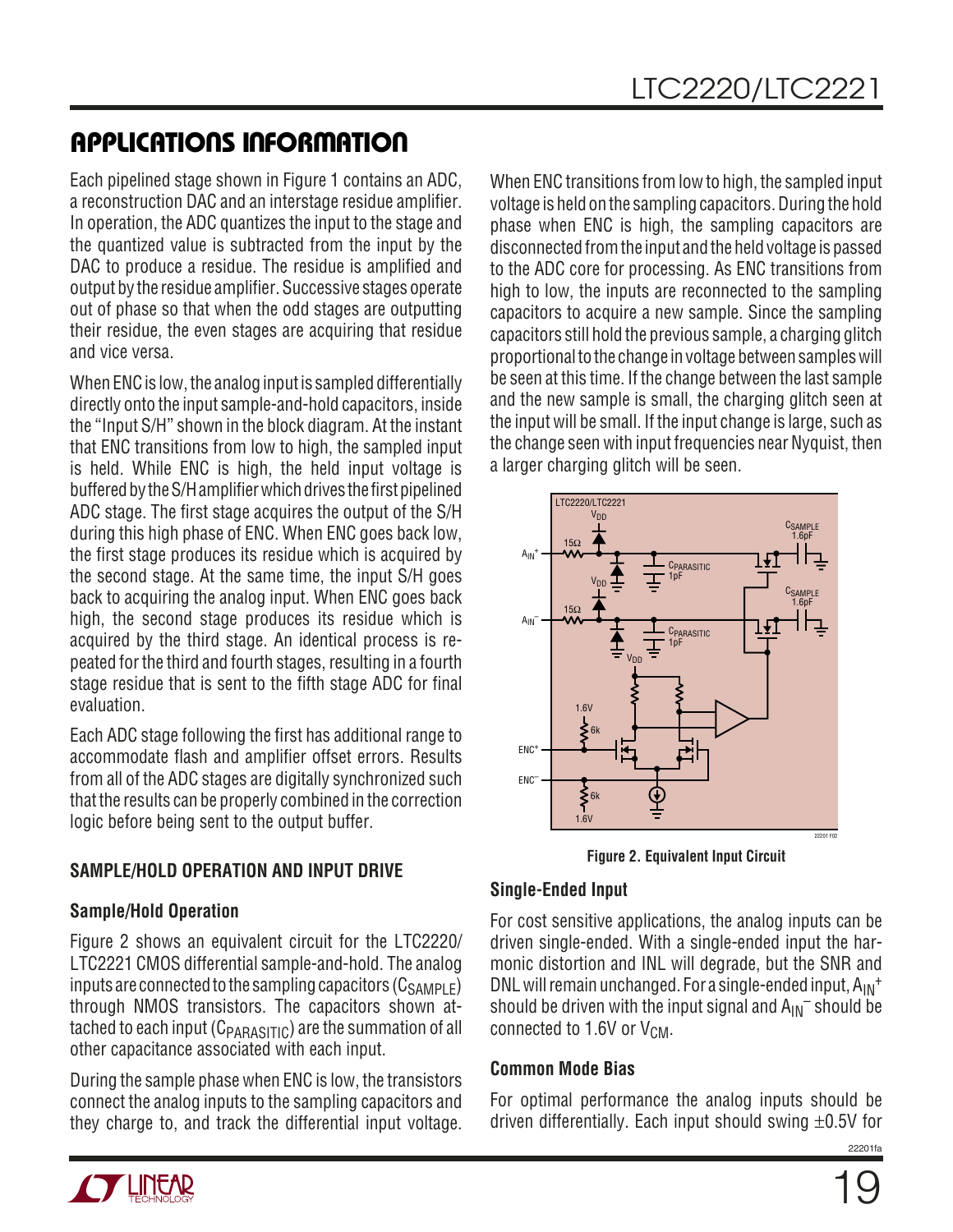the 2V range or  $\pm 0.25V$  for the 1V range, around a common mode voltage of 1.6V. The  $V_{CM}$  output pin (Pin 60) may be used to provide the common mode bias level.  $V_{CM}$  can be tied directly to the center tap of a transformer to set the DC input level or as a reference level to an op amp differential driver circuit. The  $V_{CM}$  pin must be bypassed to ground close to the ADC with a 2.2µF or greater capacitor.

### **Input Drive Impedance**

As with all high performance, high speed ADCs, the dynamic performance of the LTC2220/LTC2221 can be influenced by the input drive circuitry, particularly the second and third harmonics. Source impedance and input reactance can influence SFDR. At the falling edge of ENC, the sample-and-hold circuit will connect the 1.6pF sampling capacitor to the input pin and start the sampling period. The sampling period ends when ENC rises, holding the sampled input on the sampling capacitor. Ideally the input circuitry should be fast enough to fully charge the sampling capacitor during the sampling period  $1/(2F_{ENCODE})$ ; however, this is not always possible and the incomplete settling may degrade the SFDR. The sampling glitch has been designed to be as linear as possible to minimize the effects of incomplete settling.

For the best performance, it is recommended to have a source impedance of 100 $\Omega$  or less for each input. The source impedance should be matched for the differential inputs. Poor matching will result in higher even order harmonics, especially the second.

### **Input Drive Circuits**

Figure 3 shows the LTC2220/LTC2221 being driven by an RF transformer with a center tapped secondary. The secondary center tap is DC biased with  $V_{CM}$ , setting the ADC input signal at its optimum DC level. Terminating on the transformer secondary is desirable, as this provides a common mode path for charging glitches caused by the sample and hold. Figure 3 shows a 1:1 turns ratio transformer. Other turns ratios can be used if the source impedance seen by the ADC does not exceed 100 $\Omega$  for each ADC input. A disadvantage of using a transformer is the loss of low frequency response. Most small RF transformers have poor performance at frequencies below 1MHz.

Figure 4 demonstrates the use of a differential amplifier to convert a single ended input signal into a differential input signal. The advantage of this method is that it provides low frequency input response; however, the limited gain bandwidth of most op amps will limit the SFDR at high input frequencies.

Figure 5 shows a single-ended input circuit. The impedance seen by the analog inputs should be matched. This circuit is not recommended if low distortion is required.

The 25 $\Omega$  resistors and 12pF capacitor on the analog inputs serve two purposes: isolating the drive circuitry from the sample-and-hold charging glitches and limiting the wideband noise at the converter input. For input frequencies higher than 100MHz, the capacitor may need to be decreased to prevent excessive signal loss.



**Figure 3. Single-Ended to Differential Conversion Using a Transformer**



**Figure 4. Differential Drive with an Amplifier**



**Figure 5. Single-Ended Drive**

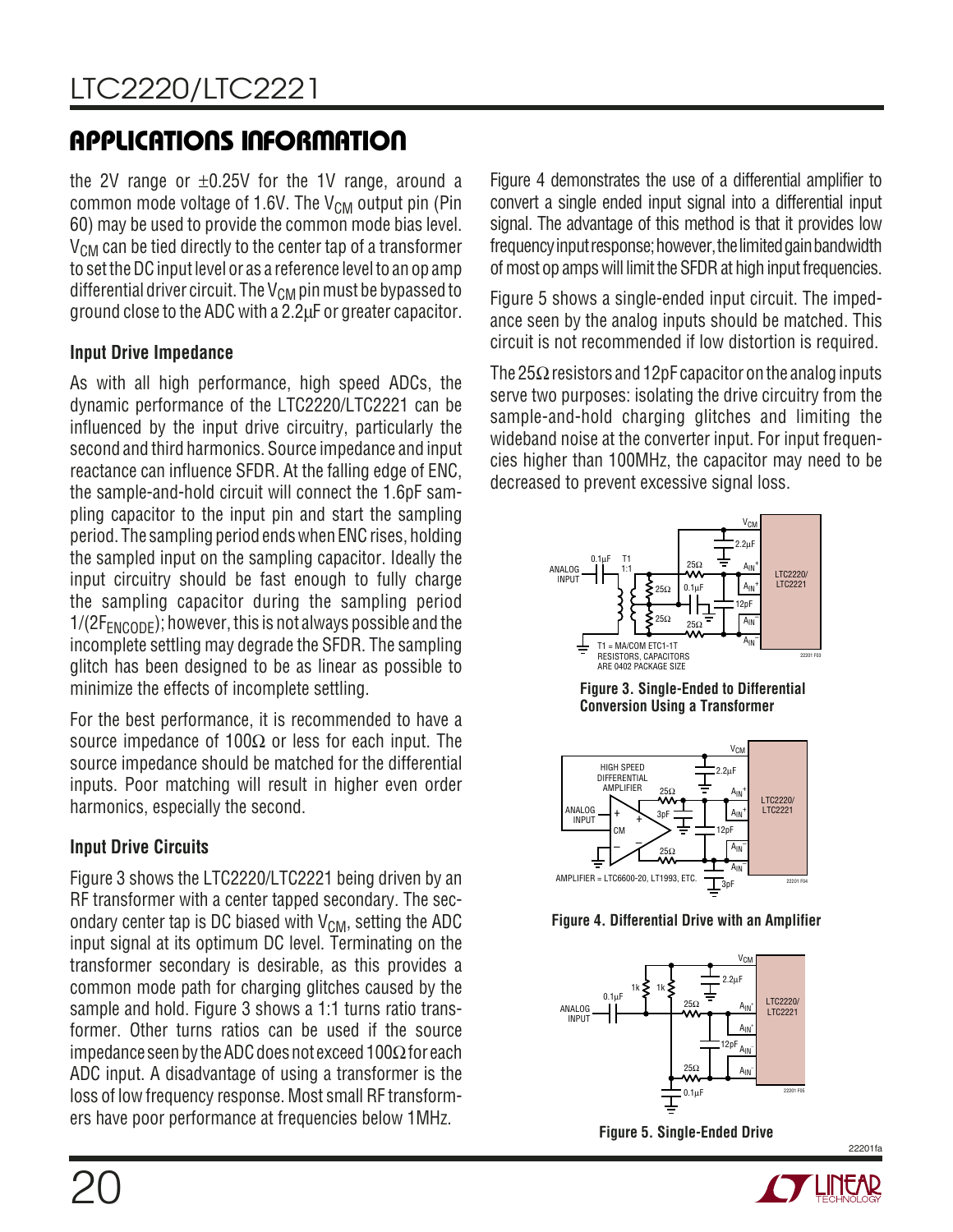The  $A_{IN}$ <sup>+</sup> and  $A_{IN}$ <sup>-</sup> inputs each have two pins to reduce package inductance. The two  $A_{IN}^+$  and the two  $A_{IN}^-$  pins should be shorted together.

For input frequencies above 100MHz the input circuits of Figure 6, 7 and 8 are recommended. The balun transformer gives better high frequency response than a flux coupled center tapped transformer. The coupling capacitors allow the analog inputs to be DC biased at 1.6V. In Figure 8 the series inductors are impedance matching elements that maximize the ADC bandwidth.



**Figure 6. Recommended Front End Circuit for Input Frequencies Between 100MHz and 250MHz**



**Figure 7. Recommended Front End Circuit for Input Frequencies Between 250MHz and 500MHz**



**Figure 8. Recommended Front End Circuit for Input Frequencies Above 500MHz**

### **Reference Operation**

Figure 9 shows the LTC2220/LTC2221 reference circuitry consisting of a 1.6V bandgap reference, a difference amplifier and switching and control circuit. The internal voltage reference can be configured for two pin selectable input ranges of 2V  $(\pm 1V)$  differential) or 1V  $(\pm 0.5V)$  differential). Tying the SENSE pin to  $V_{DD}$  selects the 2V range; typing the SENSE pin to  $V_{CM}$  selects the 1V range.

The 1.6V bandgap reference serves two functions: its output provides a DC bias point for setting the common mode voltage of any external input circuitry; additionally, the reference is used with a difference amplifier to generate the differential reference levels needed by the internal ADC circuitry. An external bypass capacitor is required for the 1.6V reference output,  $V_{CM}$ . This provides a high frequency low impedance path to ground for internal and external circuitry.

The difference amplifier generates the high and low reference for the ADC. High speed switching circuits are connected to these outputs and they must be externally bypassed. Each output has four pins: two each of REFHA and REFHB for the high reference and two each of REFLA and REFLB for the low reference. The multiple output pins are needed to reduce package inductance. Bypass capacitors must be connected as shown in Figure 9.



**Figure 9. Equivalent Reference Circuit**

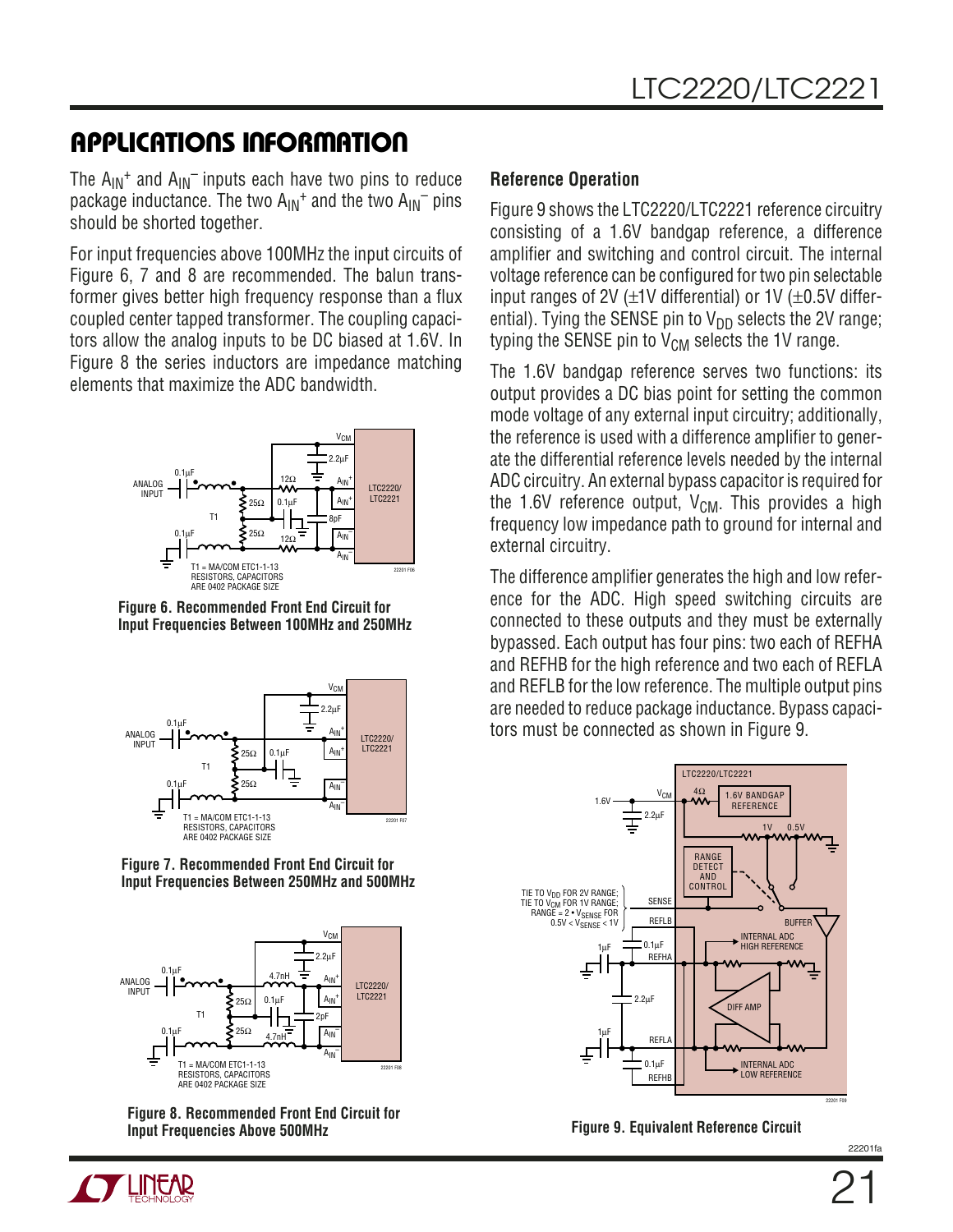Other voltage ranges in between the pin selectable ranges can be programmed with two external resistors as shown in Figure 10. An external reference can be used by applying its output directly or through a resistor divider to SENSE. It is not recommended to drive the SENSE pin with a logic device. The SENSE pin should be tied to the appropriate level as close to the converter as possible. If the SENSE pin is driven externally, it should be bypassed to ground as close to the device as possible with a 1µF ceramic capacitor.



**Figure 10. 1.6V Range ADC**

### **Input Range**

The input range can be set based on the application. The 2V input range will provide the best signal-to-noise performance while maintaining excellent SFDR. The 1V input range will have better SFDR performance, but the SNR will degrade by 5dB. See the Typical Performance Characteristics section.

### **Driving the Encode Inputs**

The noise performance of the LTC2220/LTC2221 can depend on the encode signal quality as much as on the analog input. The ENC+/ENC– inputs are intended to be driven differentially, primarily for noise immunity from common mode noise sources. Each input is biased through a 6k resistor to a 1.6V bias. The bias resistors set the DC operating point for transformer coupled drive circuits and can set the logic threshold for single-ended drive circuits.

Any noise present on the encode signal will result in additional aperture jitter that will be RMS summed with the inherent ADC aperture jitter.

In applications where jitter is critical (high input frequencies) take the following into consideration:

1. Differential drive should be used.

2. Use as large an amplitude as possible; if transformer coupled use a higher turns ratio to increase the amplitude.

3. If the ADC is clocked with a sinusoidal signal, filter the encode signal to reduce wideband noise.

4. Balance the capacitance and series resistance at both encode inputs so that any coupled noise will appear at both inputs as common mode noise. The encode inputs have a common mode range of 1.1V to 2.5V. Each input may be driven from ground to  $V_{DD}$  for single-ended drive.



**Figure 11. Transformer Driven ENC+/ENC–**

### **Maximum and Minimum Encode Rates**

The maximum encode rate for the LTC2220/LTC2221 is 170Msps (LTC2220) and 135Msps (LTC2221). For the ADC to operate properly, the encode signal should have a 50% (±5%) duty cycle. Each half cycle must have at least 2.8ns (LTC2220) or 3.5ns (LTC2221) for the ADC internal circuitry to have enough settling time for proper operation. Achieving a precise 50% duty cycle is easy with differential sinusoidal drive using a transformer or using symmetric differential logic such as PECL or LVDS.

An optional clock duty cycle stabilizer circuit can be used if the input clock has a non 50% duty cycle. This circuit uses the rising edge of the ENC+ pin to sample the analog input. The falling edge of ENC+ is ignored and the internal falling edge is generated by a phase-locked loop. The input clock duty cycle can vary from 30% to 70% and the clock

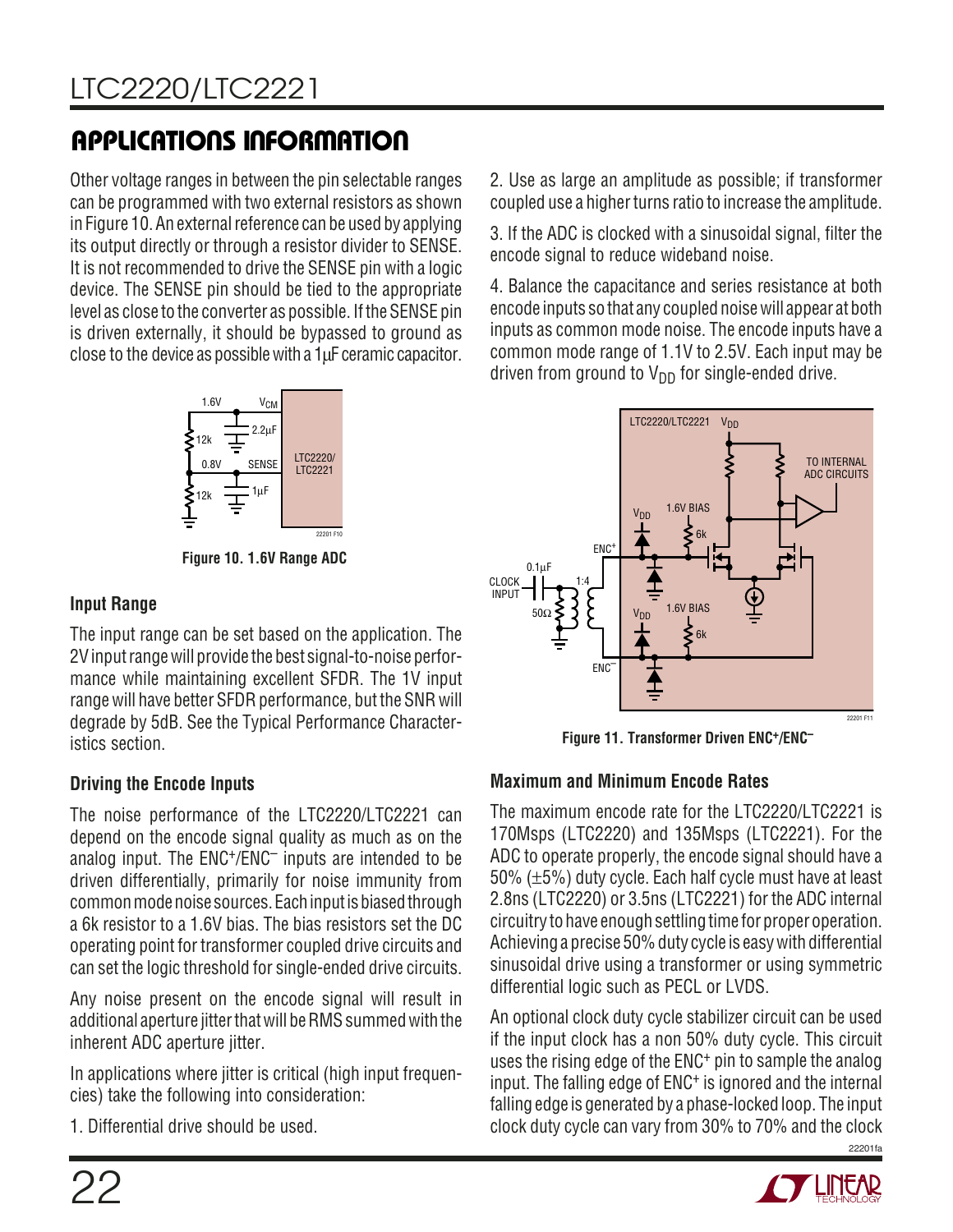duty cycle stabilizer will maintain a constant 50% internal duty cycle. If the clock is turned off for a long period of time, the duty cycle stabilizer circuit will require one hundred clock cycles for the PLL to lock onto the input clock. To use the clock duty cycle stabilizer, the MODE pin should be connected to  $1/3V_{DD}$  or  $2/3V_{DD}$  using external resistors.

The lower limit of the LTC2220/LTC2221 sample rate is determined by droop of the sample-and-hold circuits. The pipelined architecture of this ADC relies on storing analog signals on small valued capacitors. Junction leakage will discharge the capacitors. The specified minimum operating frequency for the LTC2220/LTC2221 is 1Msps.



**Figure 12a. Single-Ended ENC Drive, Not Recommended for Low Jitter**



**Figure 12b. ENC Drive Using a CMOS to PECL Translator**

### **DIGITAL OUTPUTS**

| $A_{IN}^+ - A_{IN}^-$<br>(2V Range) | 0F       | $D11 - D0$<br>(Offset Binary) | $D11 - D0$<br>(2's Complement) |
|-------------------------------------|----------|-------------------------------|--------------------------------|
| $> +1.000000V$                      |          | 1111 1111 1111                | 0111 1111 1111                 |
| $+0.999512V$                        | 0        | 1111 1111 1111                | 0111 1111 1111                 |
| $+0.999024V$                        | 0        | 1111 1111 1110                | 0111 1111 1110                 |
| $+0.000488V$                        | $\Omega$ | 1000 0000 0001                | 0000 0000 0001                 |
| 0.000000V                           | 0        | 1000 0000 0000                | 0000 0000 0000                 |
| $-0.000488V$                        | U        | 0111 1111 1111                | 1111 1111 1111                 |
| $-0.000976V$                        | 0        | 0111 1111 1110                | 1111 1111 1110                 |
| $-0.999512V$                        | $\Omega$ | 0000 0000 0001                | 1000 0000 0001                 |
| $-1.000000V$                        | 0        | 0000 0000 0000                | 1000 0000 0000                 |
| $<-1.000000V$                       |          | 0000 0000 0000                | 1000 0000 0000                 |



The LTC2220/LTC2221 can operate in several digital output modes: LVDS, CMOS running at full speed, and CMOS demultiplexed onto two buses, each of which runs at half speed. In the demultiplexed CMOS modes the two buses (referred to as bus A and bus B) can either be updated on alternate clock cycles (interleaved mode) or simultaneously (simultaneous mode). For details on the clock timing, refer to the timing diagrams.

The LVDS pin selects which digital output mode the part uses. This pin has a four-level logic input which should be connected to GND,  $1/3V_{DD}$ ,  $2/3V_{DD}$  or  $V_{DD}$ . An external resistor divider can be used to set the  $1/3V_{DD}$  or  $2/3V_{DD}$ logic values. Table 2 shows the logic states for the LVDS pin.

#### **Table 2. LVDS Pin Function**

| <b>LVDS</b>        | <b>Digital Output Mode</b>              |
|--------------------|-----------------------------------------|
| GND                | <b>Full-Rate CMOS</b>                   |
| 1/3V <sub>DD</sub> | Demultiplexed CMOS, Simultaneous Update |
| 2/3V <sub>DD</sub> | Demultiplexed CMOS, Interleaved Update  |
| Vnn                | LVDS                                    |

### **Digital Output Buffers (CMOS Modes)**

Figure 13a shows an equivalent circuit for a single output buffer in the CMOS output mode. Each buffer is powered by  $O(V_{DD}$  and OGND, which are isolated from the ADC power and ground. The additional N-channel transistor in the output driver allows operation down to voltages as low as 0.5V. The internal resistor in series with the output makes the output appear as  $50\Omega$  to external circuitry and may eliminate the need for external damping resistors.



**Figure 13a. Digital Output Buffer in CMOS Mode**

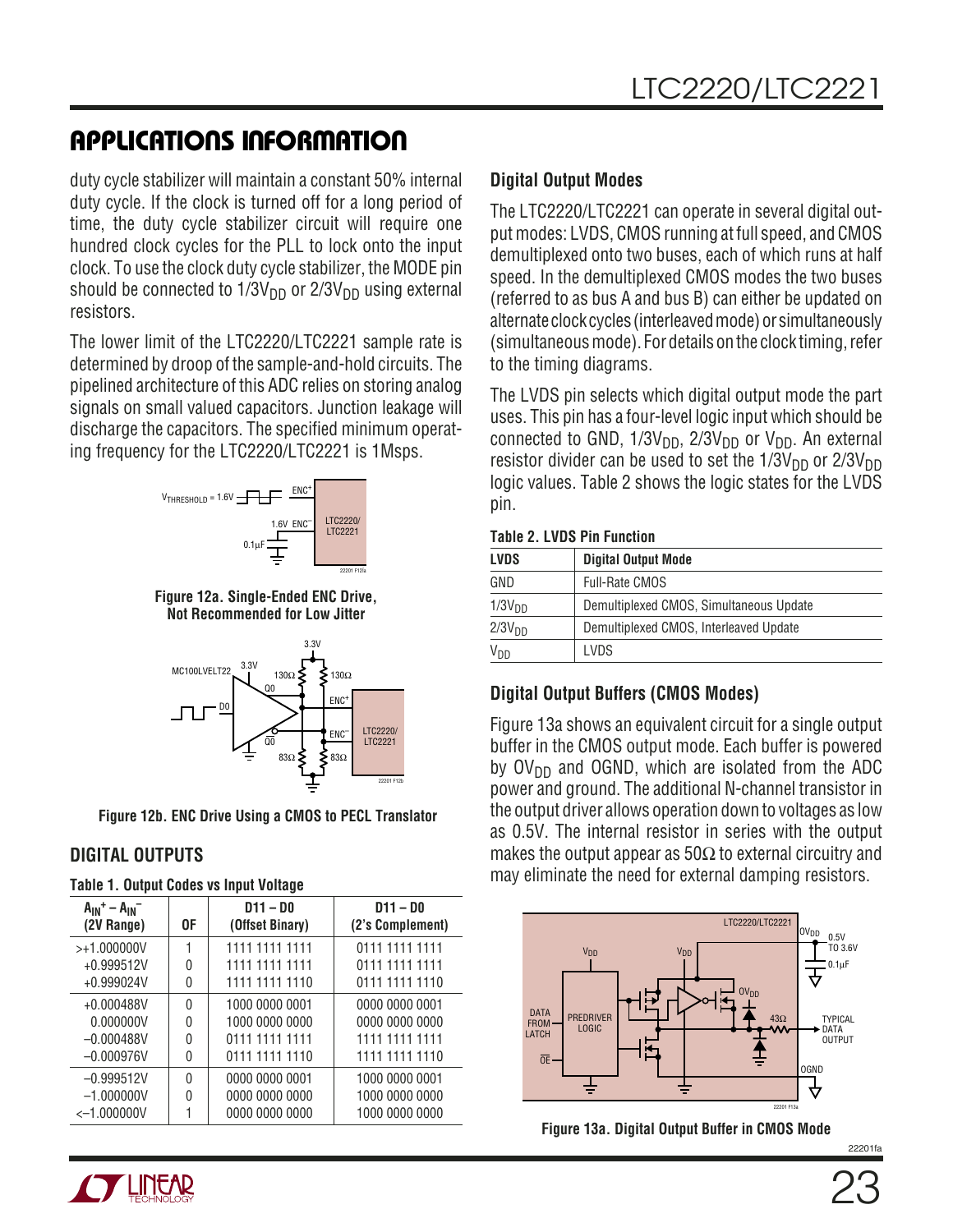As with all high speed/high resolution converters, the digital output loading can affect the performance. The digital outputs of the LTC2220/LTC2221 should drive a minimal capacitive load to avoid possible interaction between the digital outputs and sensitive input circuitry. The output should be buffered with a device such as an ALVCH16373 CMOS latch. For full speed operation the capacitive load should be kept under 10pF.

Lower  $\text{O}V_{\text{DD}}$  voltages will also help reduce interference from the digital outputs.

### **Digital Output Buffers (LVDS Mode)**

Figure 13b shows an equivalent circuit for a differential output pair in the LVDS output mode. A 3.5mA current is steered from OUT<sup>+</sup> to OUT<sup>-</sup> or vice versa which creates a  $\pm 350$ mV differential voltage across the 100 $\Omega$  termination resistor at the LVDS receiver. A feedback loop regulates the common mode output voltage to 1.25V. For proper operation each LVDS output pair needs an external  $100\Omega$ termination resistor, even if the signal is not used (such as OF+/OF– or CLKOUT+/CLKOUT–). To minimize noise the PC board traces for each LVDS output pair should be routed close together. To minimize clock skew all LVDS PC board traces should have about the same length.



**Figure 13b. Digital Output in LVDS Mode**

### **Data Format**

The LTC2220/LTC2221 parallel digital output can be selected for offset binary or 2's complement format. The format is selected with the MODE pin. Connecting MODE to GND or  $1/3V<sub>DD</sub>$  selects offset binary output format. Connecting MODE to  $2/3V_{DD}$  or  $V_{DD}$  selects 2's complement output format. An external resistor divider can be used to set the  $1/3V_{DD}$  or  $2/3V_{DD}$  logic values. Table 3 shows the logic states for the MODE pin.

| <b>MODE Pin</b>       | <b>Output Format</b> | <b>Clock Duty</b><br><b>Cycle Stablizer</b> |
|-----------------------|----------------------|---------------------------------------------|
| 0                     | Offset Binary        | 0ff                                         |
| 1/3V <sub>DD</sub>    | Offset Binary        | 0n                                          |
| 2/3V <sub>DD</sub>    | 2's Complement       | 0n                                          |
| <b>V<sub>DD</sub></b> | 2's Complement       | Nff                                         |

### **Overflow Bit**

An overflow output bit indicates when the converter is overranged or underranged. In CMOS mode, a logic high on the OFA pin indicates an overflow or underflow on the A data bus, while a logic high on the OFB pin indicates an overflow or underflow on the B data bus. In LVDS mode, a differential logic high on the OF+/OF– pins indicates an overflow or underflow.

### **Output Clock**

The ADC has a delayed version of the ENC+ input available as a digital output, CLKOUT. The CLKOUT pin can be used to synchronize the converter data to the digital system. This is necessary when using a sinusoidal encode. In all CMOS modes, A bus data will be updated just after CLKOUTA rises and can be latched on the falling edge of CLKOUTA. In demux CMOS mode with interleaved update, B bus data will be updated just after CLKOUTB rises and can be latched on the falling edge of CLKOUTB. In demux CMOS mode with simultaneous update, B bus data will be updated just after CLKOUTB falls and can be latched on the rising edge of CLKOUTB. In LVDS mode, data will be updated just after CLKOUT+/CLKOUT– rises and can be latched on the falling edge of CLKOUT+/CLKOUT–.

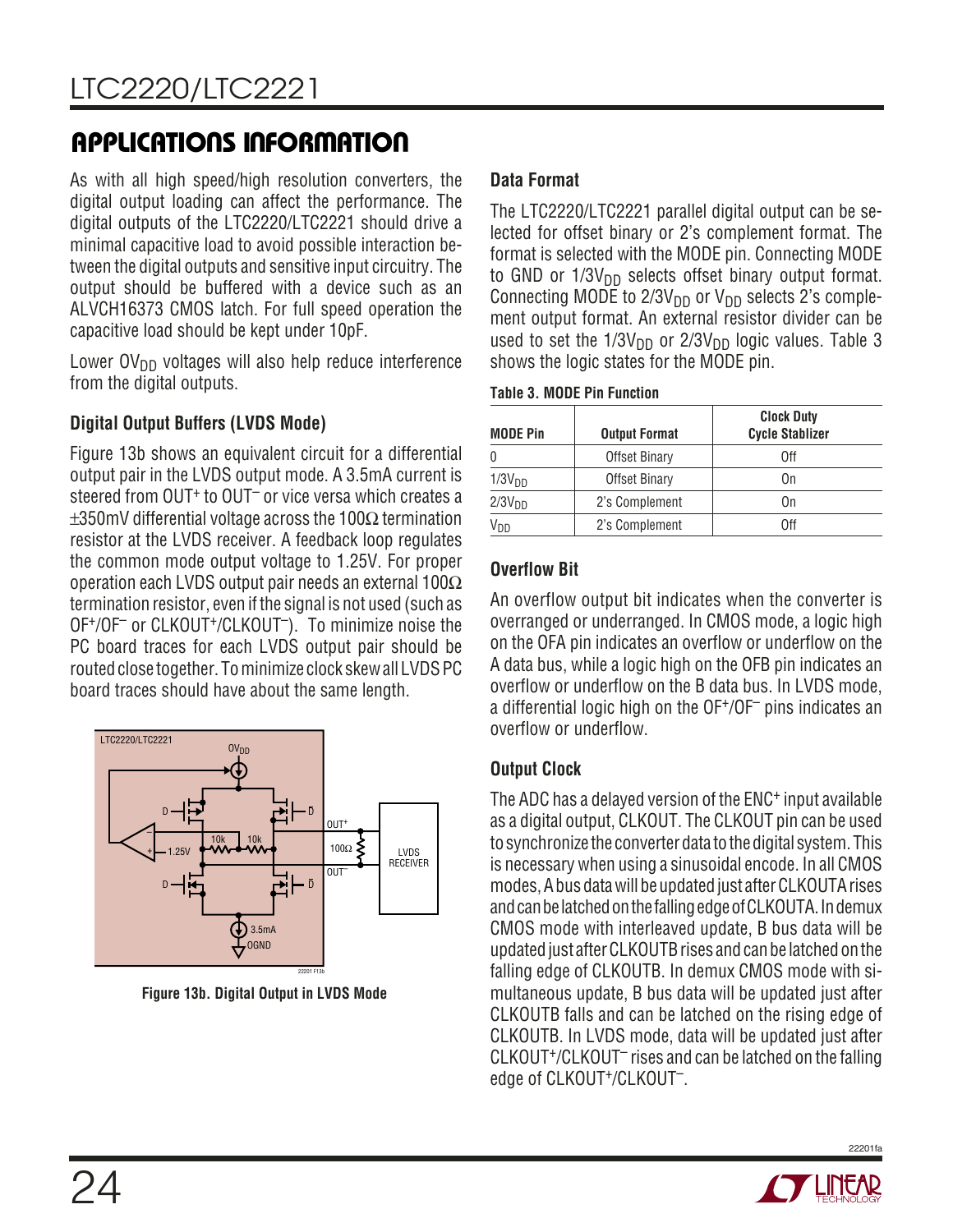### **Output Driver Power**

Separate output power and ground pins allow the output drivers to be isolated from the analog circuitry. The power supply for the digital output buffers,  $\text{OV}_{DD}$ , should be tied to the same power supply as for the logic being driven. For example if the converter is driving a DSP powered by a 1.8V supply then  $\mathsf{OV}_{\mathsf{DD}}$  should be tied to that same 1.8V supply.

In the CMOS output mode,  $\text{OV}_{\text{DD}}$  can be powered with any voltage up to 3.6V. OGND can be powered with any voltage from GND up to 1V and must be less than  $\text{OV}_{\text{DD}}$ . The logic outputs will swing between OGND and  $\text{OV}_{DD}$ .

In the LVDS output mode,  $OV_{DD}$  should be connected to a 3.3V supply and OGND should be connected to GND.

### **Output Enable**

The outputs may be disabled with the output enable pin, OE. In CMOS or LVDS output modes OE high disables all data outputs including OF and CLKOUT. The data access and bus relinquish times are too slow to allow the outputs to be enabled and disabled during full speed operation. The output Hi-Z state is intended for use during long periods of inactivity.

The Hi-Z state is not a truly open circuit; the output pins that make an LVDS output pair have a 20k resistance between them. Therefore in the CMOS output mode, adjacent data bits will have 20k resistance in between them, even in the Hi-Z state.

### **Sleep and Nap Modes**

The converter may be placed in shutdown or nap modes to conserve power. Connecting SHDN to GND results in normal operation. Connecting SHDN to  $V_{DD}$  and OE to  $V_{DD}$ results in sleep mode, which powers down all circuitry including the reference and typically dissipates 1mW. When exiting sleep mode it will take milliseconds for the output data to become valid because the reference capacitors have to recharge and stabilize. Connecting SHDN to  $V_{DD}$  and OE to GND results in nap mode, which typically dissipates

35mW. In nap mode, the on-chip reference circuit is kept on, so that recovery from nap mode is faster than that from sleep mode, typically taking 100 clock cycles. In both sleep and nap mode all digital outputs are disabled and enter the Hi-Z state.

### **GROUNDING AND BYPASSING**

The LTC2220/LTC2221 requires a printed circuit board with a clean unbroken ground plane. A multilayer board with an internal ground plane is recommended. Layout for the printed circuit board should ensure that digital and analog signal lines are separated as much as possible. In particular, care should be taken not to run any digital signal alongside an analog signal or underneath the ADC.

High quality ceramic bypass capacitors should be used at the  $V_{DD}$ , OV<sub>DD</sub>, V<sub>CM</sub>, REFHA, REFHB, REFLA and REFLB pins as shown in the block diagram on the front page of this data sheet. Bypass capacitors must be located as close to the pins as possible. Of particular importance are the capacitors between REFHA and REFLB and between REFHB and REFLA. These capacitors should be as close to the device as possible (1.5mm or less). Size 0402 ceramic capacitors are recommended. The 2.2µF capacitor between REFHA and REFLA can be somewhat further away. The traces connecting the pins and bypass capacitors must be kept short and should be made as wide as possible.

The LTC2220/LTC2221 differential inputs should run parallel and close to each other. The input traces should be as short as possible to minimize capacitance and to minimize noise pickup.

### **HEAT TRANSFER**

Most of the heat generated by the LTC2220/LTC2221 is transferred from the die through the bottom-side exposed pad and package leads onto the printed circuit board. For good electrical and thermal performance, the exposed pad should be soldered to a large grounded pad on the PC board. It is critical that all ground pins are connected to a ground plane of sufficient area.

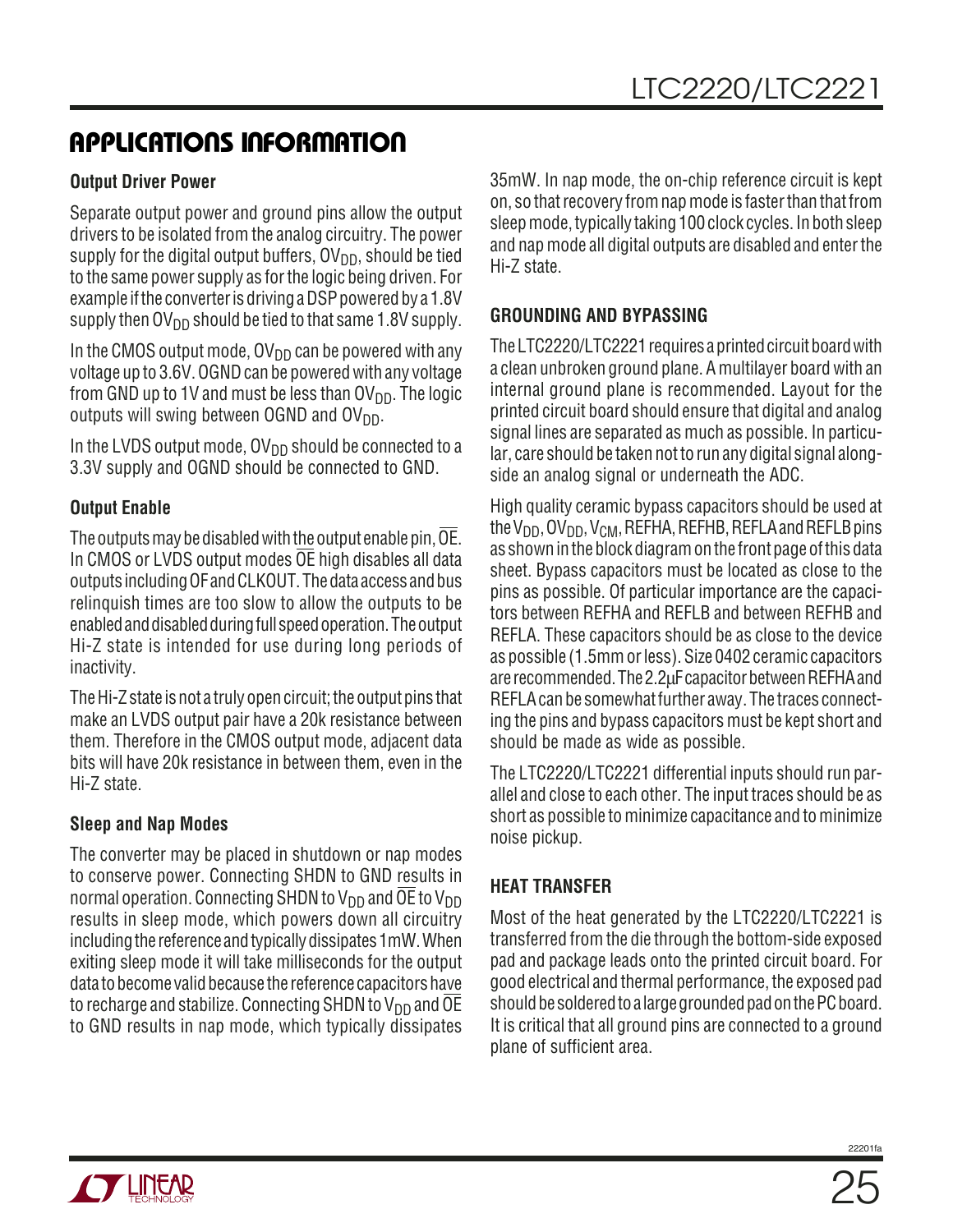### **Clock Sources for Undersampling**

Undersampling raises the bar on the clock source and the higher the input frequency, the greater the sensitivity to clock jitter or phase noise. A clock source that degrades SNR of a full-scale signal by 1dB at 70MHz will degrade SNR by 3dB at 140MHz, and 4.5dB at 190MHz.

In cases where absolute clock frequency accuracy is relatively unimportant and only a single ADC is required, a 3V canned oscillator from vendors such as Saronix or Vectron can be placed close to the ADC and simply connected directly to the ADC. If there is any distance to the ADC, some source termination to reduce ringing that may occur even over a fraction of an inch is advisable. You must not allow the clock to overshoot the supplies or performance will suffer. Do not filter the clock signal with a narrow band filter unless you have a sinusoidal clock source, as the rise and fall time artifacts present in typical digital clock signals will be translated into phase noise.

The lowest phase noise oscillators have single-ended sinusoidal outputs, and for these devices the use of a filter close to the ADC may be beneficial. This filter should be close to the ADC to both reduce roundtrip reflection times, as well as reduce the susceptibility of the traces between the filter and the ADC. If you are sensitive to close-in phase noise, the power supply for oscillators and any buffers

must be very stable, or propagation delay variation with supply will translate into phase noise. Even though these clock sources may be regarded as digital devices, do not operate them on a digital supply. If your clock is also used to drive digital devices such as an FPGA, you should locate the oscillator, and any clock fan-out devices close to the ADC, and give the routing to the ADC precedence. The clock signals to the FPGA should have series termination at the source to prevent high frequency noise from the FPGA disturbing the substrate of the clock fan-out device. If you use an FPGA as a programmable divider, you must re-time the signal using the original oscillator, and the retiming flip-flop as well as the oscillator should be close to the ADC, and powered with a very quiet supply.

For cases where there are multiple ADCs, or where the clock source originates some distance away, differential clock distribution is advisable. This is advisable both from the perspective of EMI, but also to avoid receiving noise from digital sources both radiated, as well as propagated in the waveguides that exist between the layers of multilayer PCBs. The differential pairs must be close together, and distanced from other signals. The differential pair should be guarded on both sides with copper distanced at least 3x the distance between the traces, and grounded with vias no more than 1/4 inch apart.

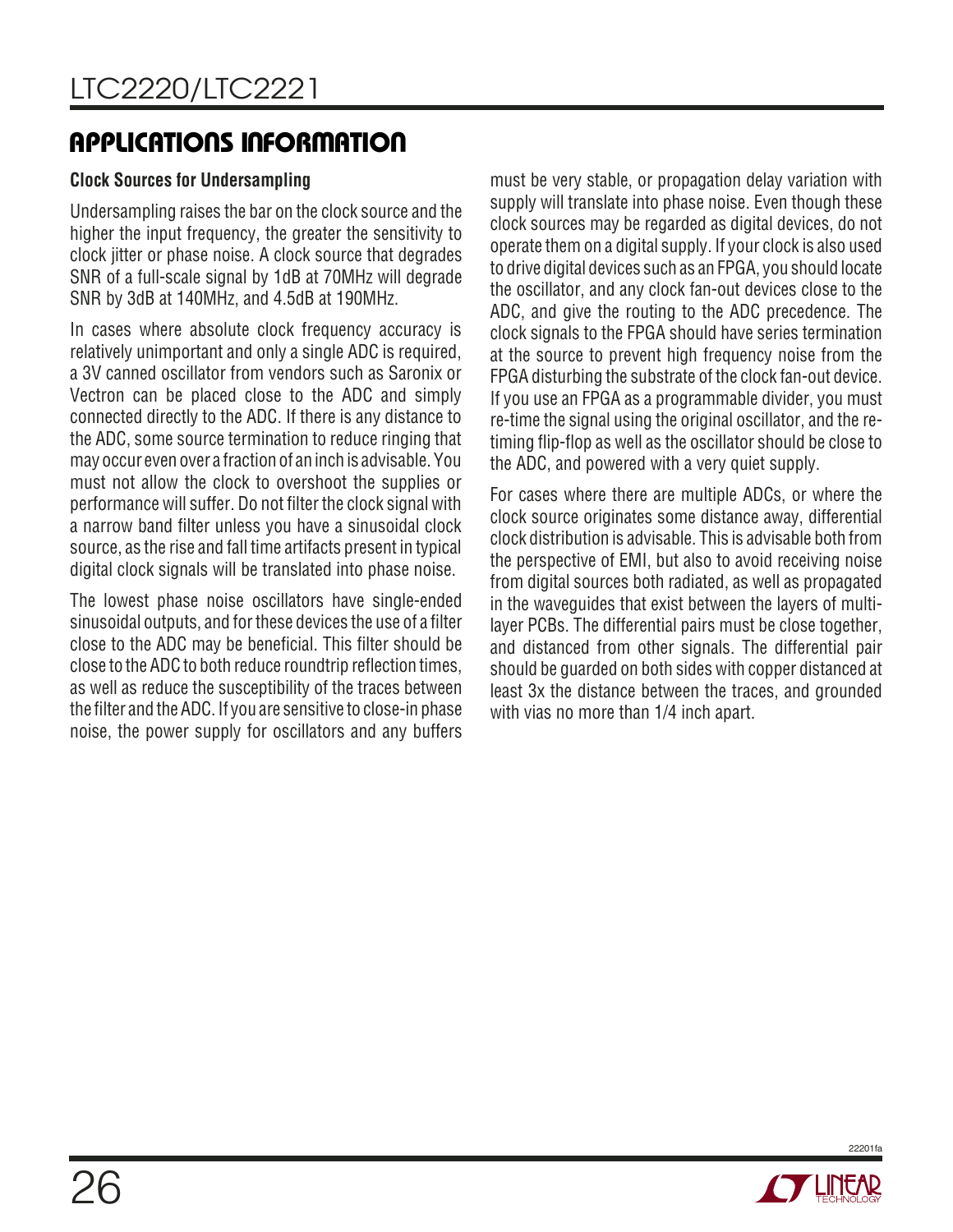

# LTC2220/LTC2221

**STAR LINEAR** 

27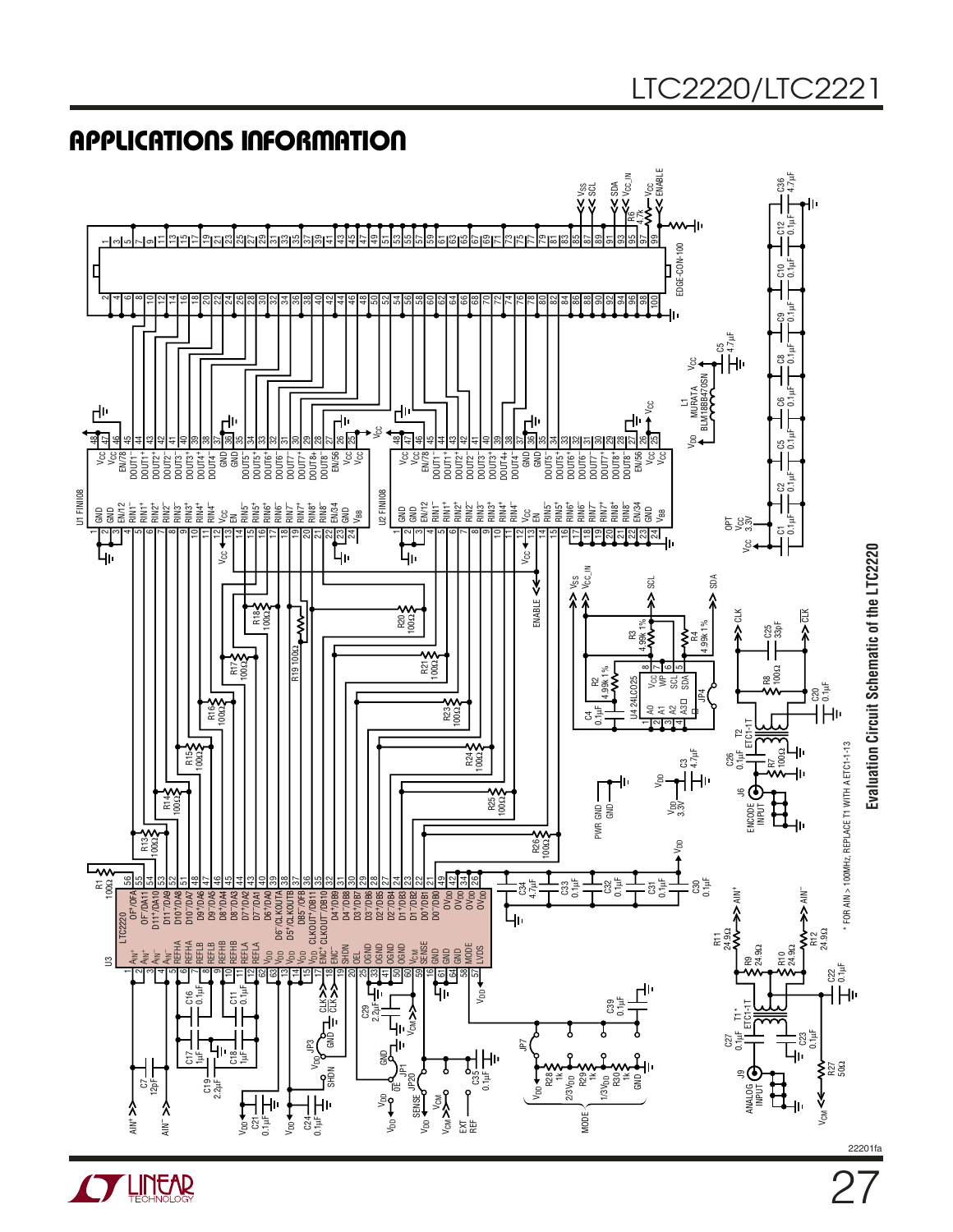

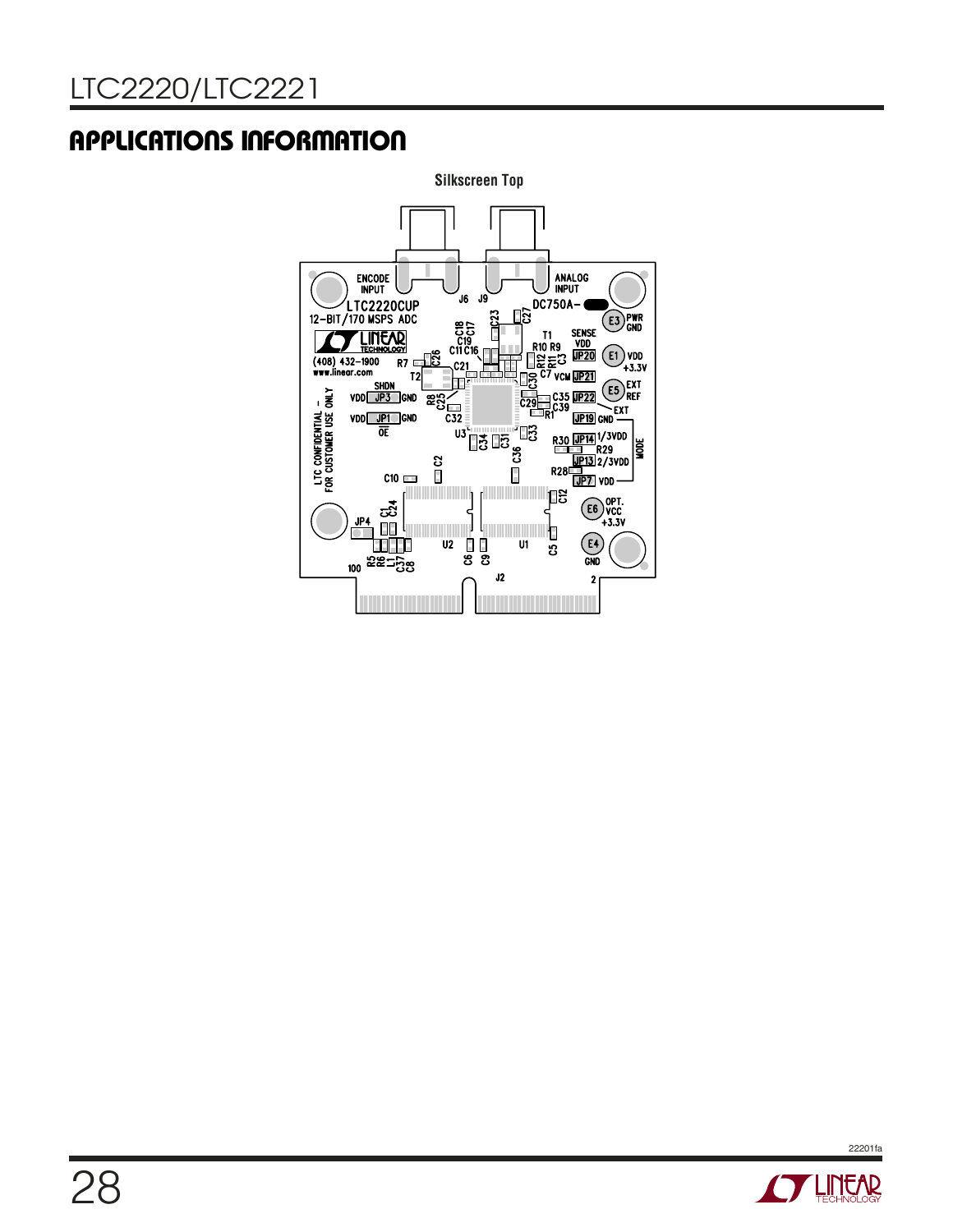

**Layer 1 Component Side**

**Layer 2 GND Plane**



**STARTED BY**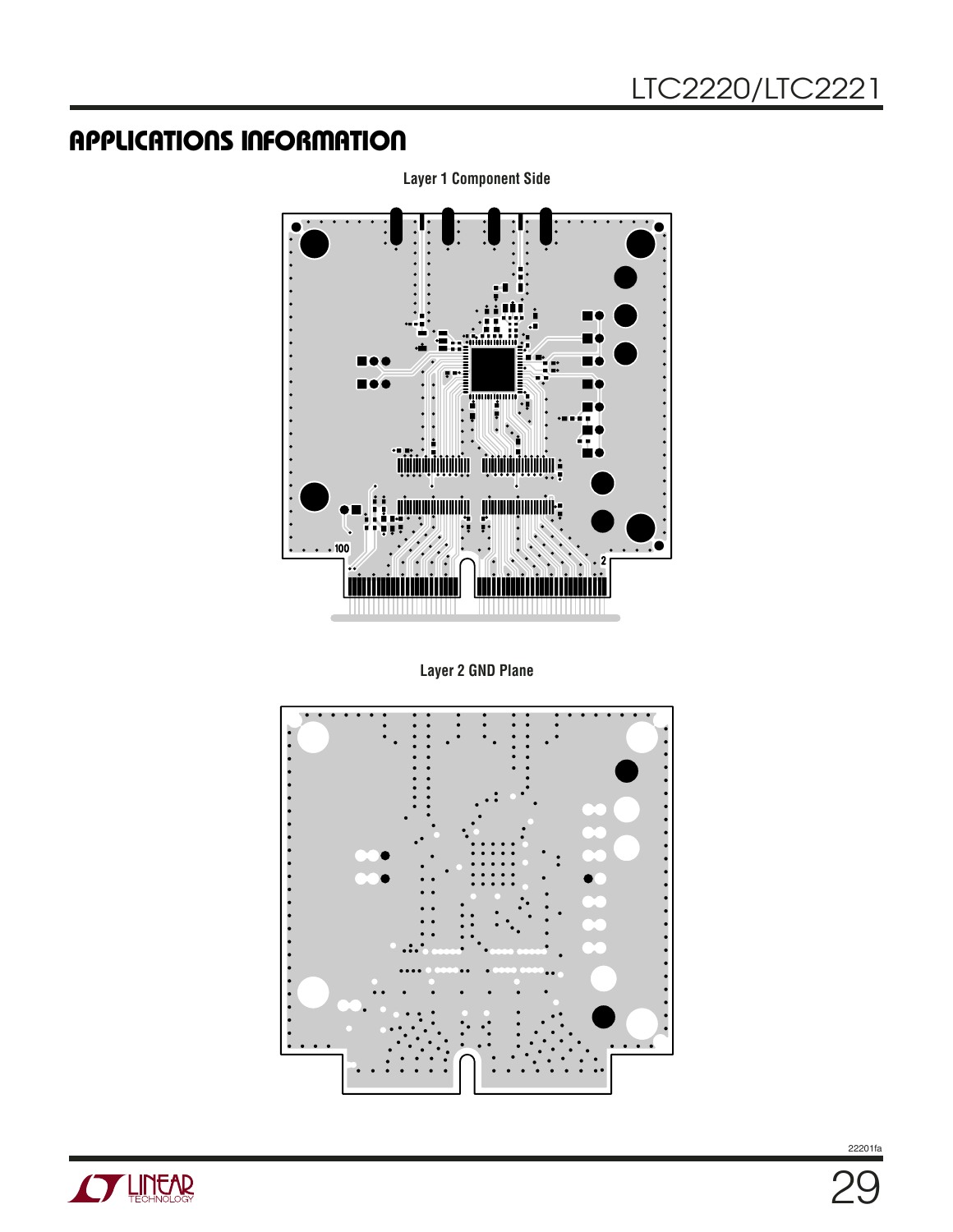**Layer 3 Power Plane**



**Layer 4 Bottom Side**



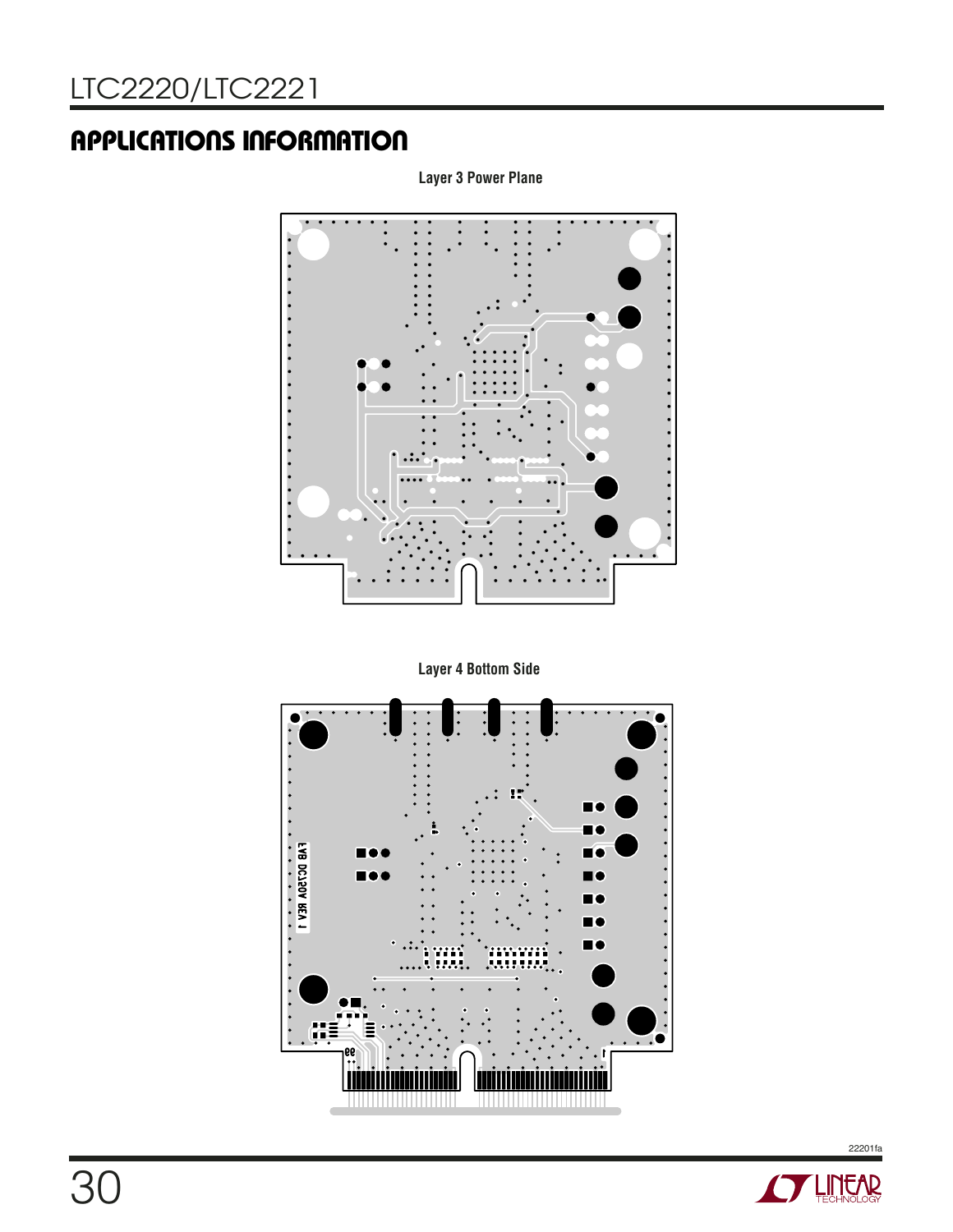# **PACKAGE DESCRIPTION**



**UP Package**

3. DIMENSIONS OF EXPOSED PAD ON BOTTOM OF PACKAGE DO NOT INCLUDE

MOLD FLASH. MOLD FLASH, IF PRESENT, SHALL NOT EXCEED 0.20mm ON ANY SIDE, IF PRESENT

4. EXPOSED PAD SHALL BE SOLDER PLATED

5. SHADED AREA IS ONLY A REFERENCE FOR PIN 1 LOCATION ON THE TOP AND BOTTOM OF PACKAGE

6. DRAWING NOT TO SCALE



Information furnished by Linear Technology Corporation is believed to be accurate and reliable. However, no responsibility is assumed for its use. Linear Technology Corporation makes no representation that the interconnection of its circuits as described herein will not infringe on existing patent rights.